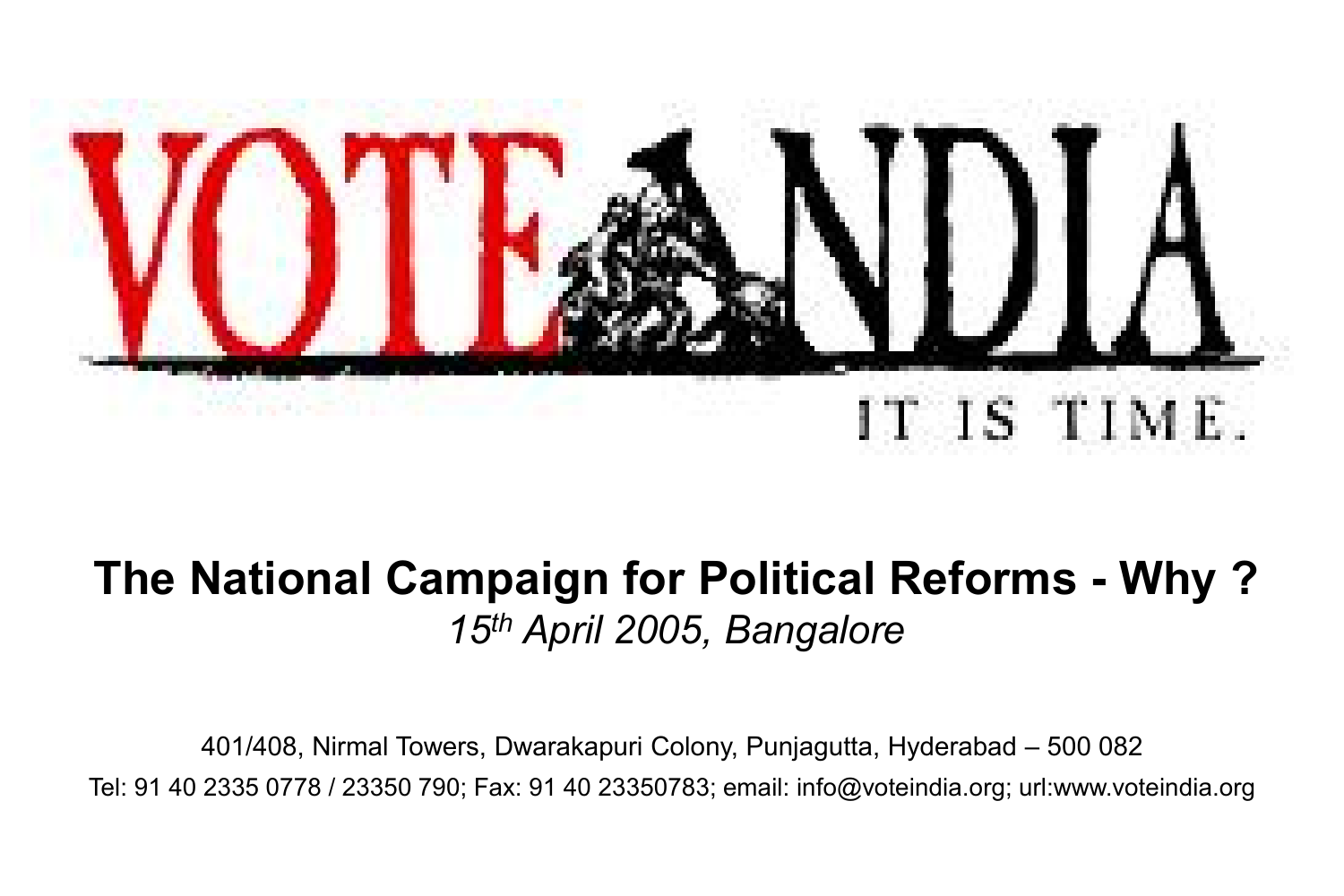The purpose of a government is to make it easy for people to do good and difficult to do evil

William Gladstone

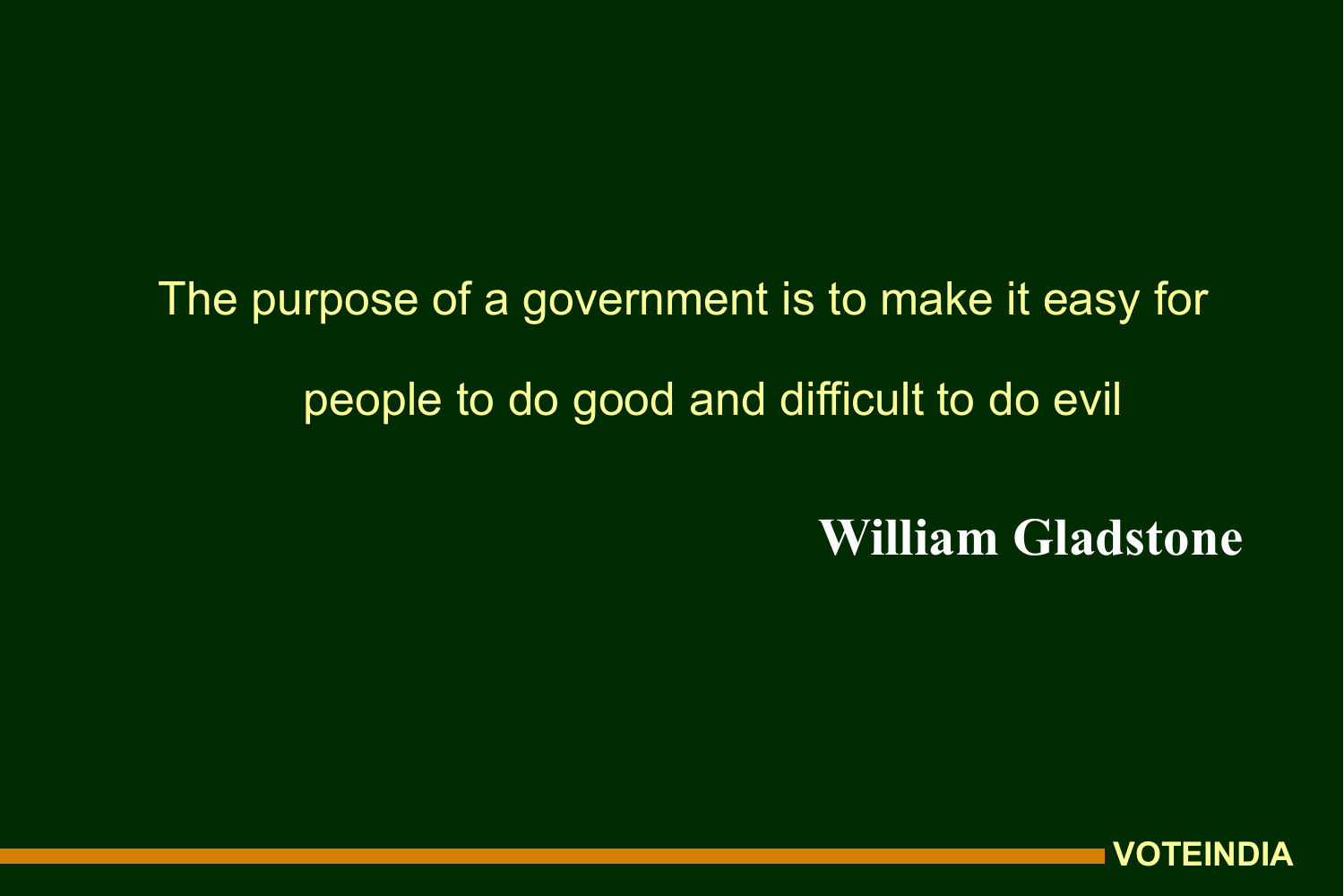## Democratic Reform Agenda in 2003 – 04 Major Steps Forward

- Mandatory disclosure of candidate details
- Post office for voter registration accepted in principle
- Anti-defection law
- Limiting the size of council of ministers
- Changes in Rajya Sabha election
- **Progressive law on political funding**

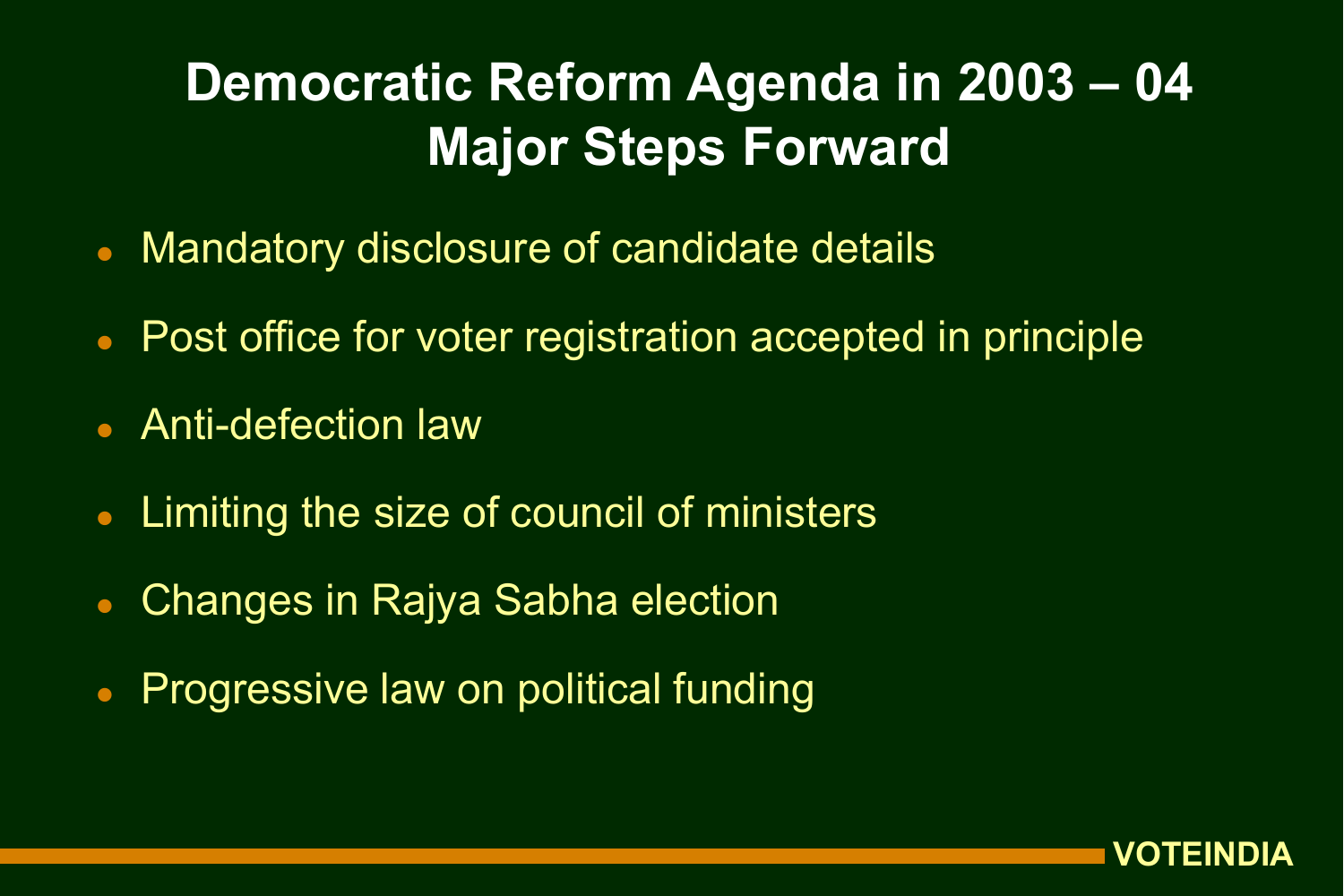## Is This Enough?

- Some of the reforms are in the right direction, but are not enough
- Systemic deficiencies in all spheres of governance are left untouched
- If not addressed immediately, they will undermine the unity of the nation and severely cripple the economic growth

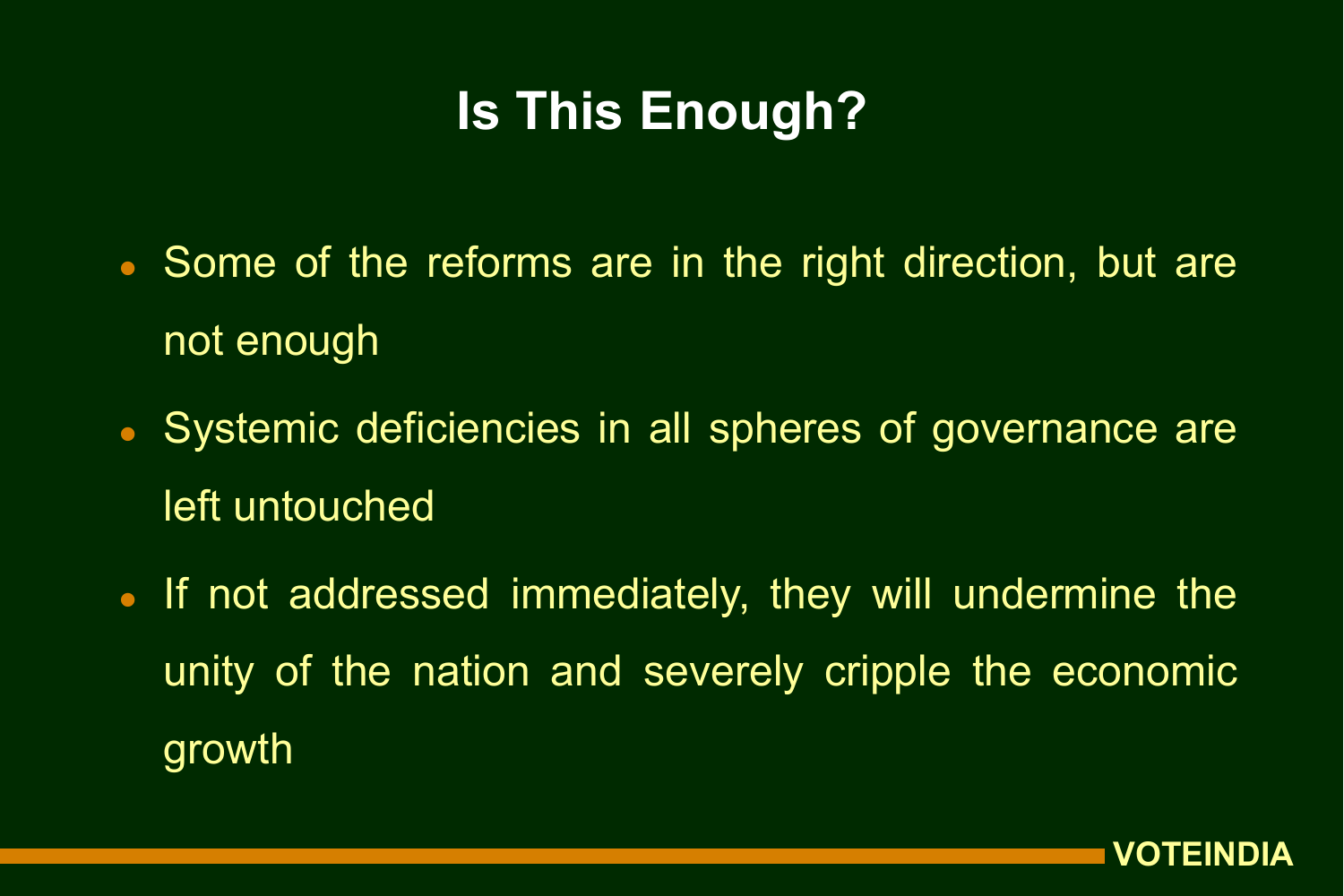#### Shifting Nature of Corruption

- Inexhaustible appetite for illegitimate funds
	- Telgi stamp scam
	- Satyendra Kumar Dubey's murder
	- CAT exam papers' leak
	- Warrant against President Kalam and Chief Justice VN Khare
	- CGHS scam

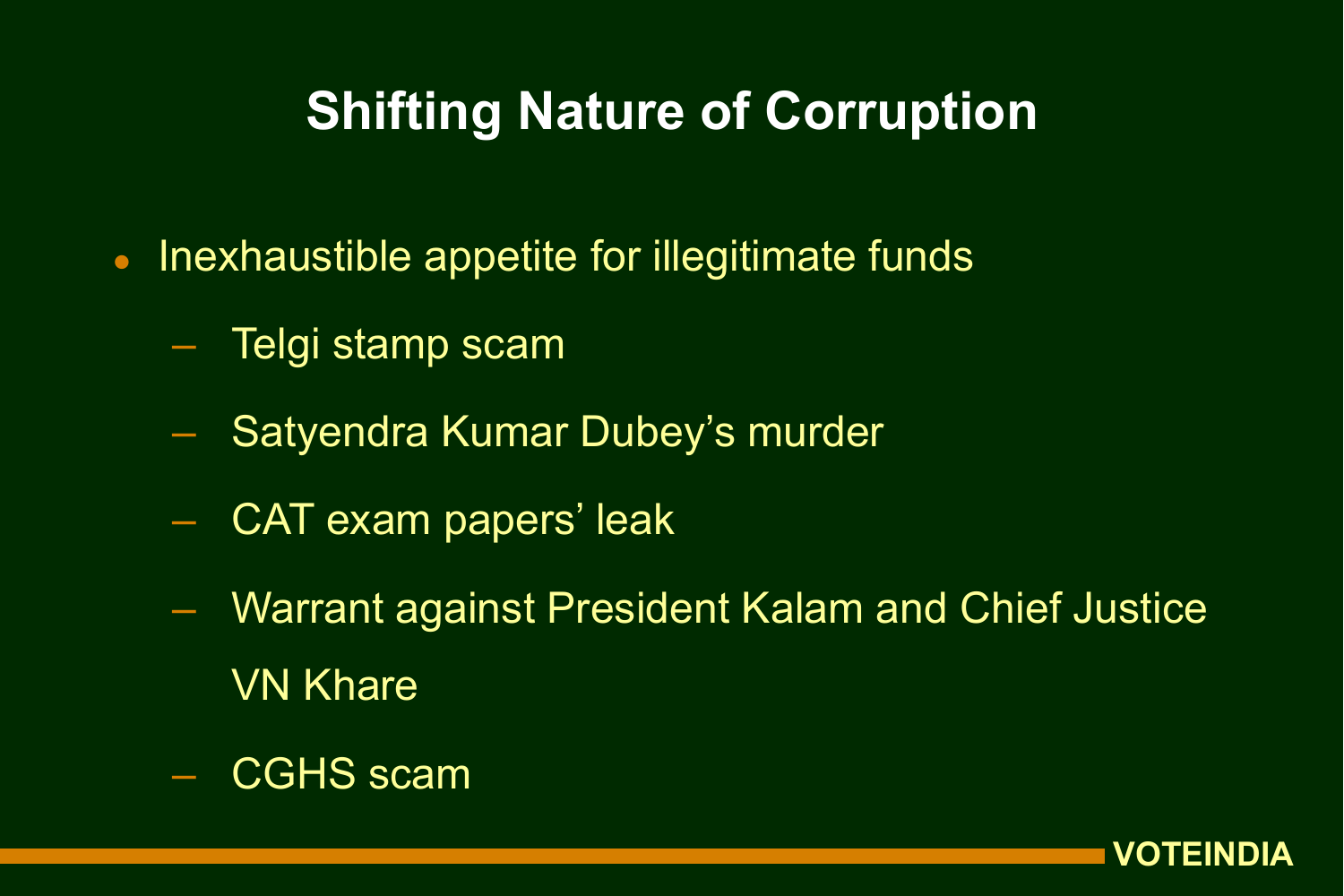#### System Caught in a Vicious Cycle

- Inexhaustible demand for illegitimate funds
- Most expenditure incurred for vote buying
- Rise of political fiefdoms
- Vote delinked from public good
- Taxes delinked from services
- Political survival and honesty incompatible
- Social divisions exacerbated
- Competence and integrity excluded
- National parties marginalized

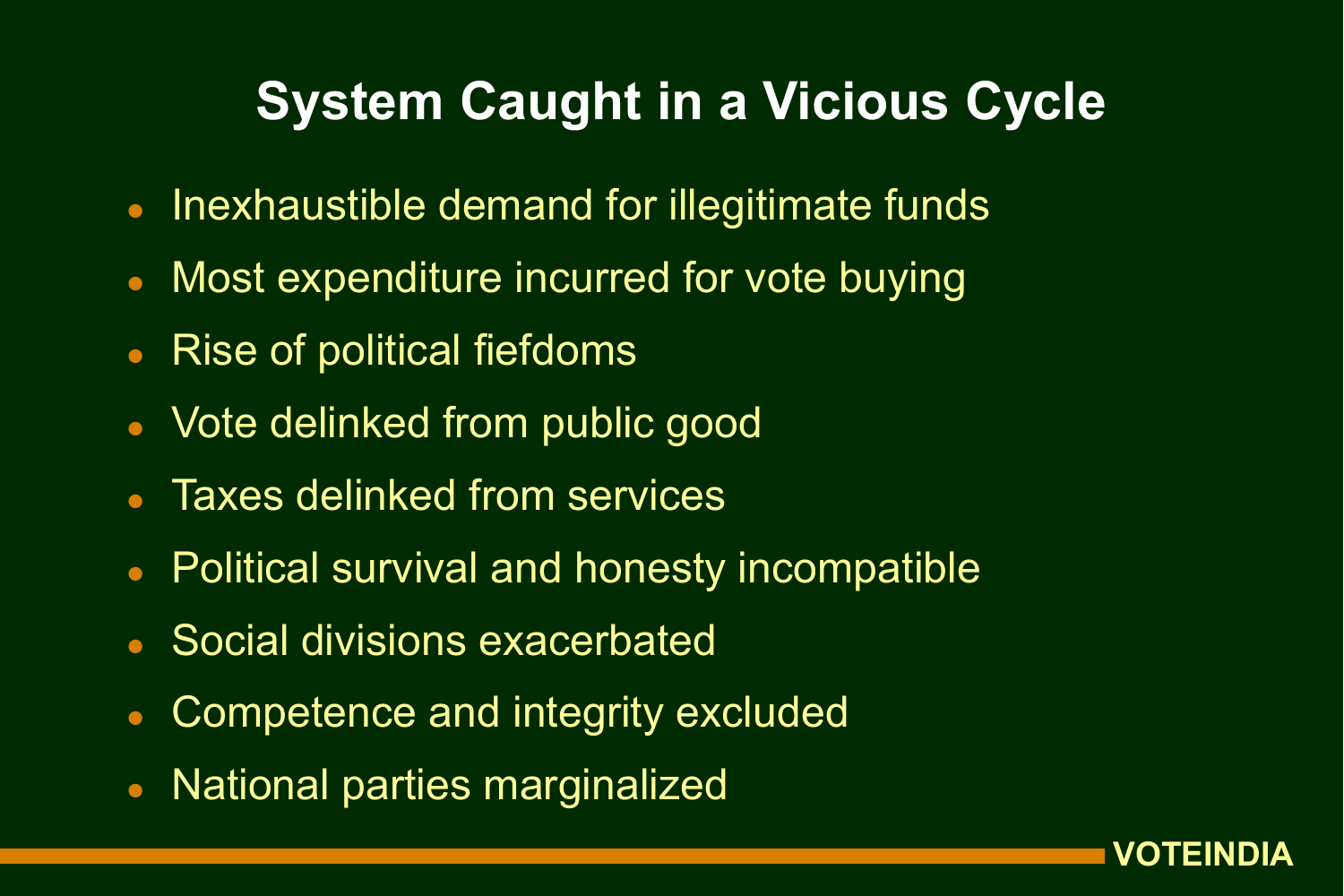#### Inexhaustible Demand for Illegitimate Funds



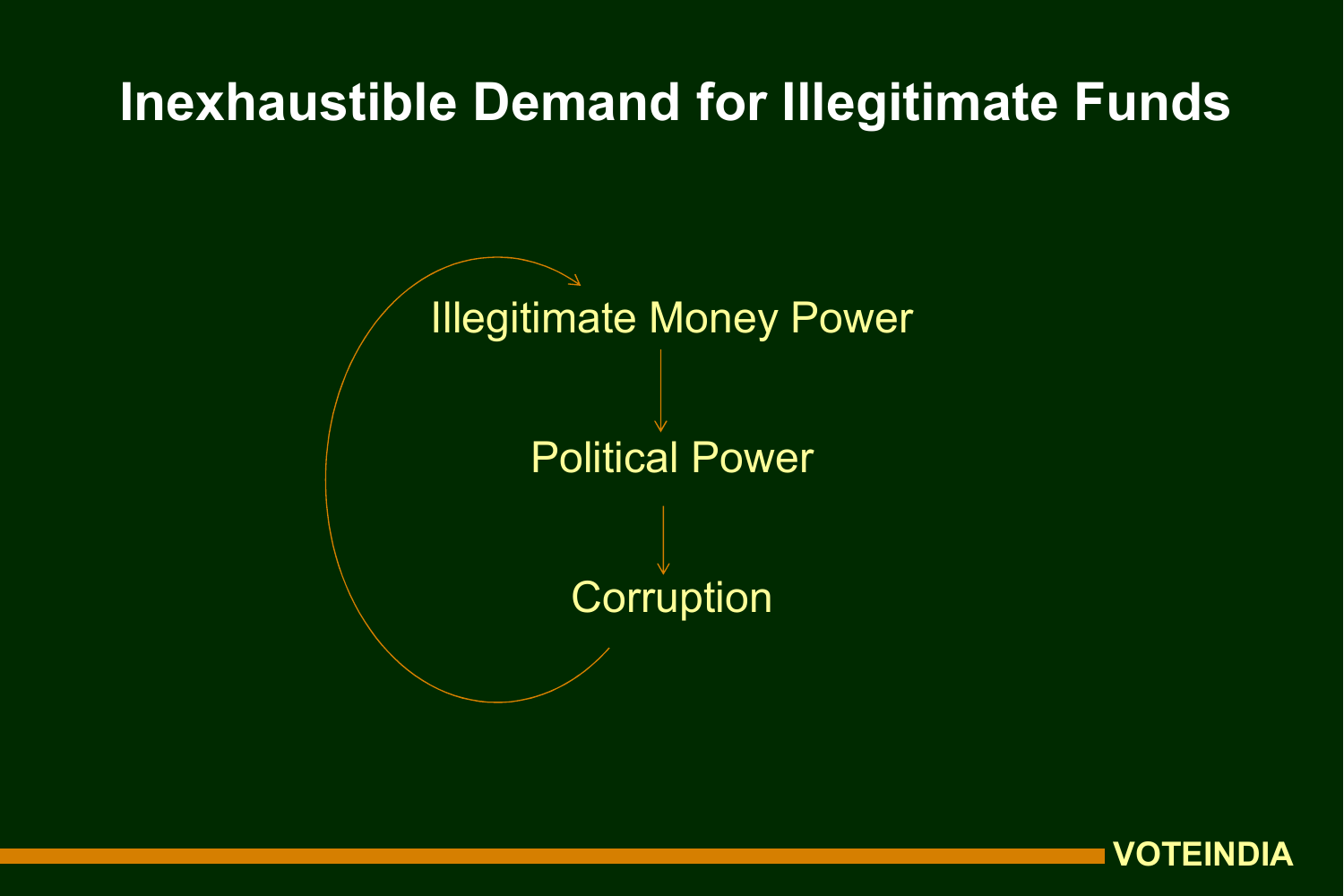

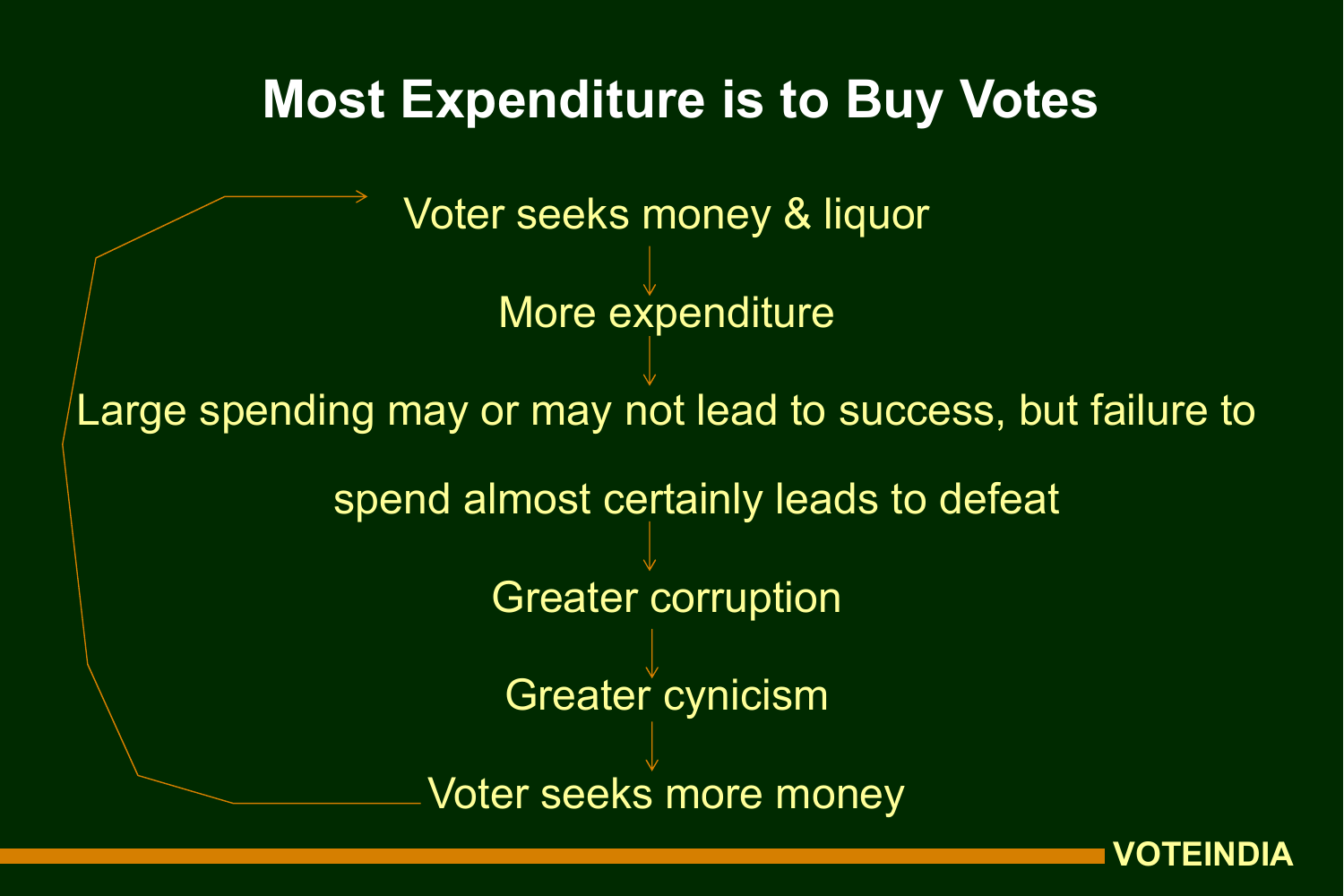#### Rise of Political Fiefdoms

Need for money, caste and local clout Parties are helpless in choice of candidates Rise of political fiefdoms Absence of internal party democracy Competition among a few families in most constituencies **Oligopoly at constituency level** 

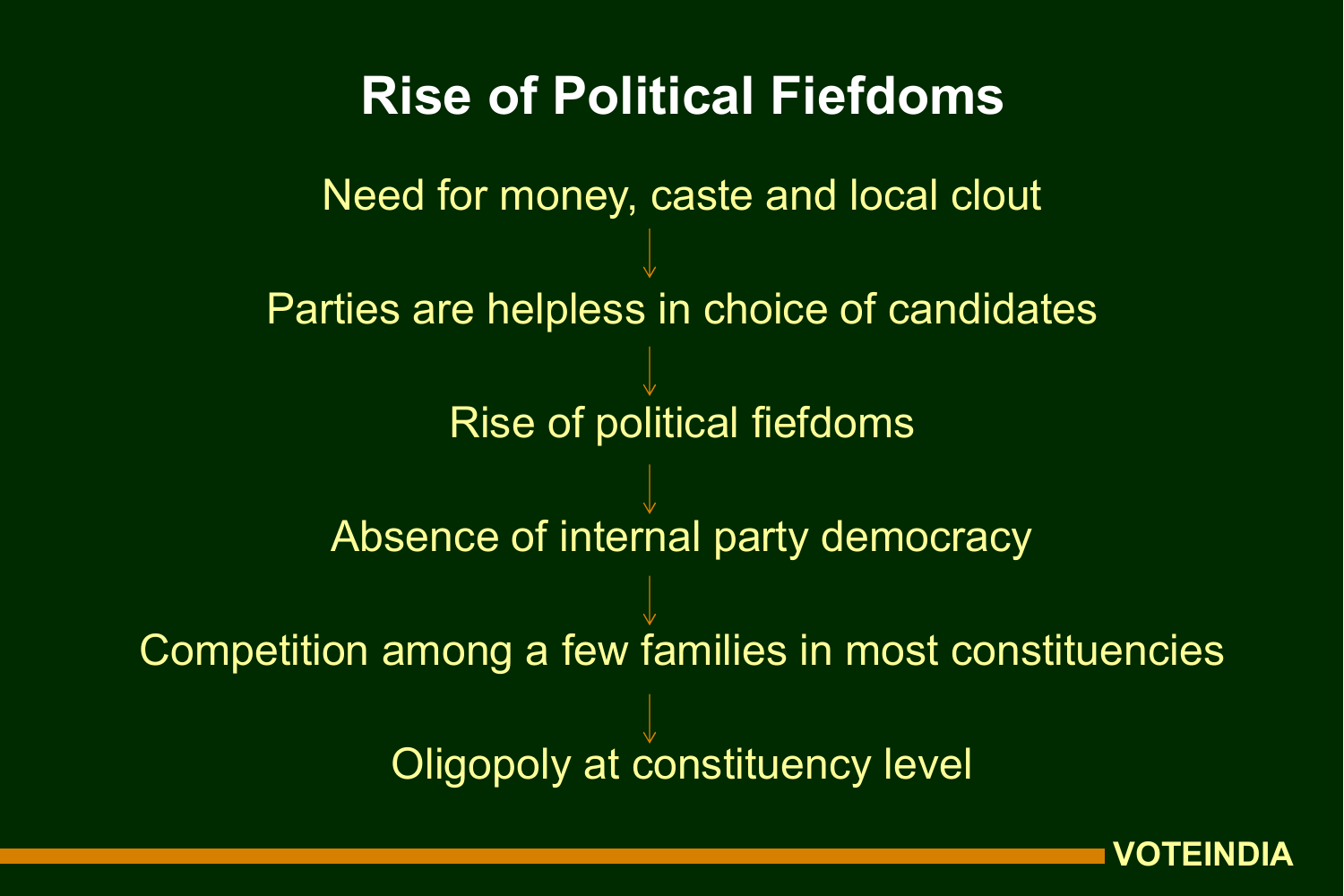#### Vote Delinked from Public Good

Centralized polity

No matter who wins, people lose

Vote does not promote public good

Voter maximizes short term gain

Money, liquor, caste, emotion and anger become dominant Vicious cycle is perpetuated

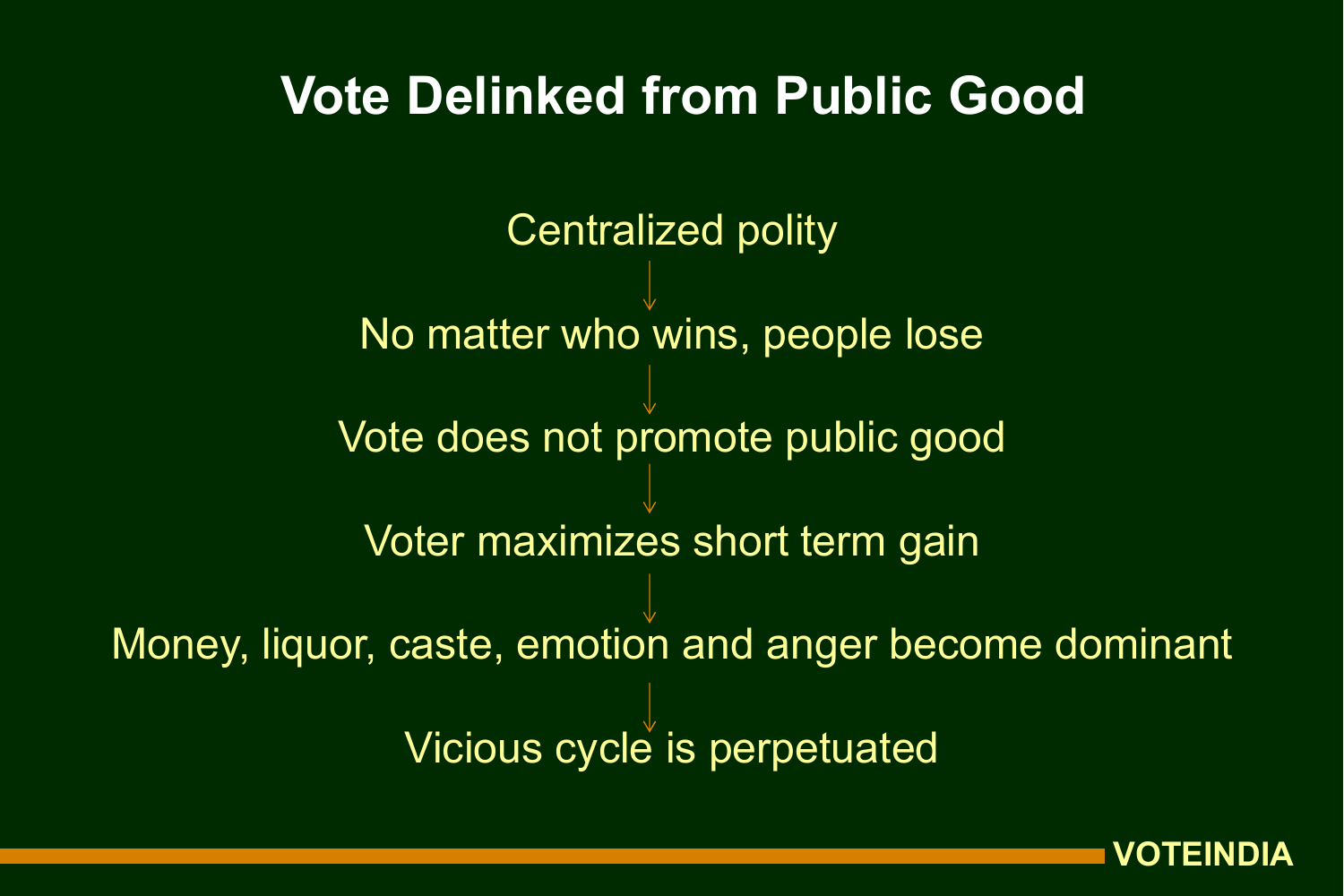## Parliamentary executive Government survival depends on legislative majority Legislators spend a lot of money to get elected They need multiple returns to sustain the system Corruption and misgovernance endemic Government has to yield to legislators' demands Corruption is perpetuated even if government has the will Honesty not compatible with survival Political Survival and Honesty not Compatible

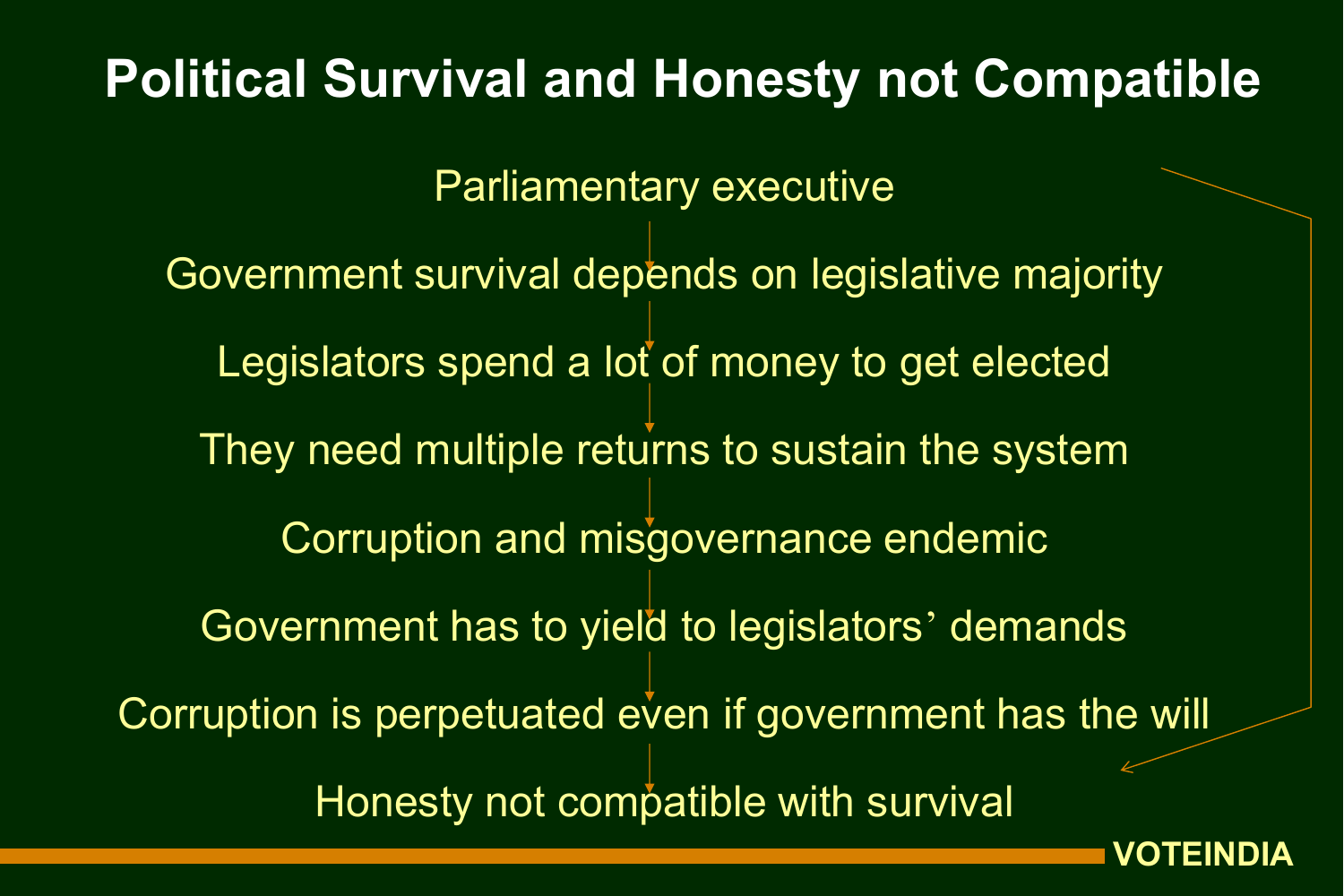#### FPTP Social Divisions Exacerbated

Scattered minorities unrepresented

Marginalization and ghettoization

Strategic voting and vote bank politics

Obscurantists become interlocutors drowning voices of reason and modernity Politicians pander to fundamentalists

Counter mobilization of other groups based on primordial loyalties

Communal polarization and strife

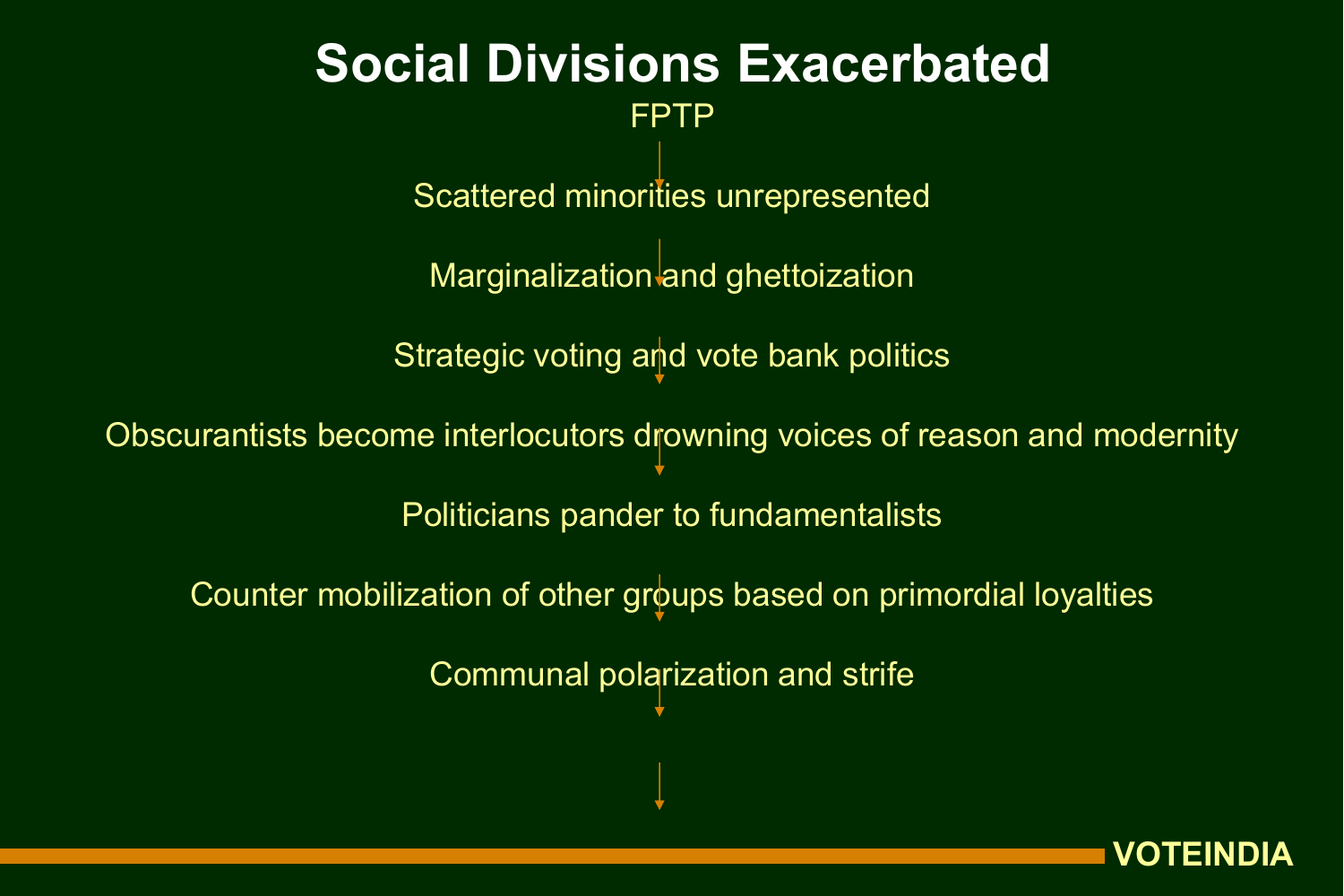# FPTP Need for money power and caste clout Honest and decent elements have little chance Bad public policy and incompetent governance Competence and Integrity Excluded

Deepening crisis

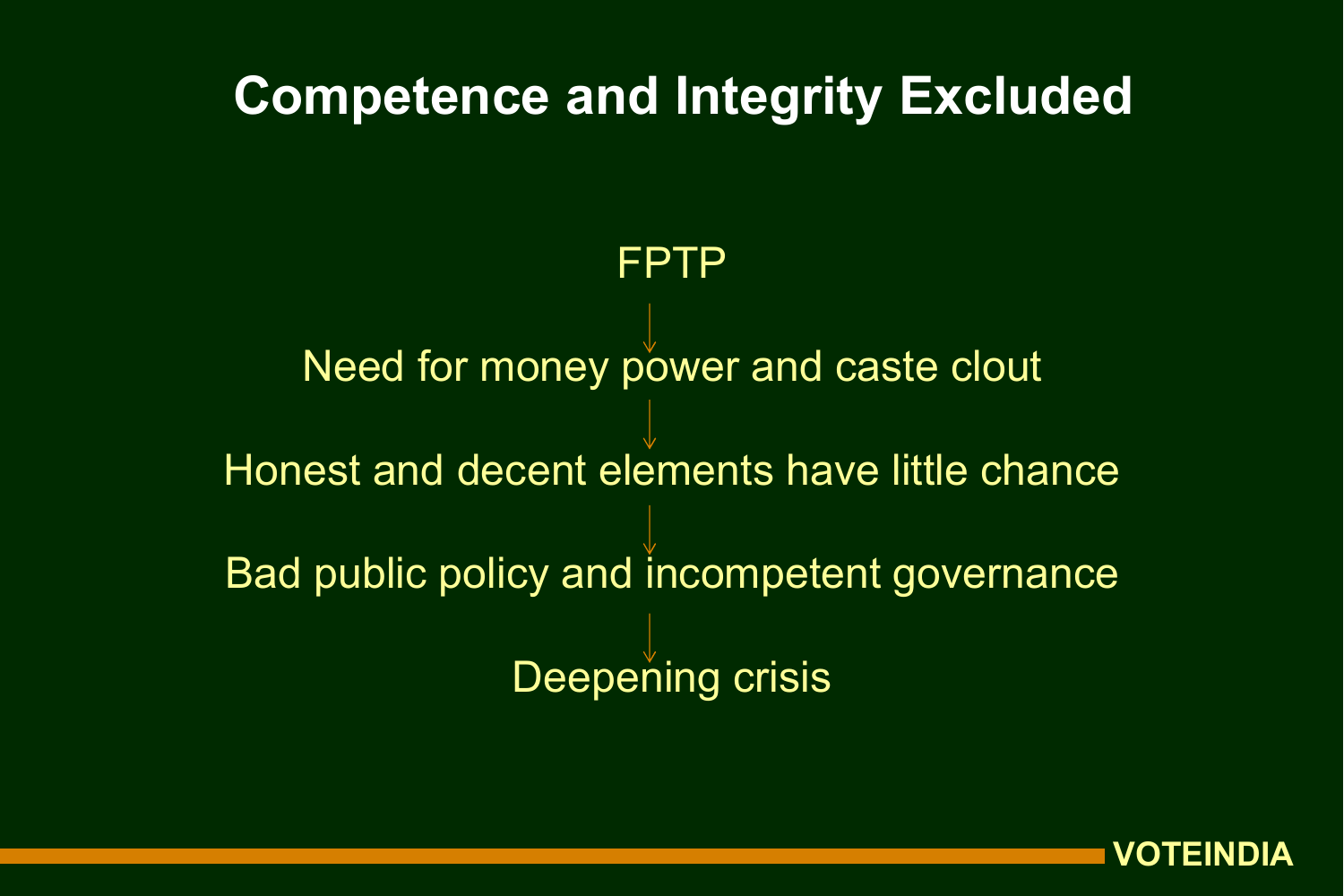### Oligopoly of Parties

FPTP

Only a high threshold of voting ensures victory Parties with 35 - 50% vote, or social groups with local dominance get elected Significant but scattered support pays no electoral dividends Reform groups below threshold have no chance of winning Voters prefer other "winnable" parties Marginalization of reformers and oligopoly of parties Status quo continues

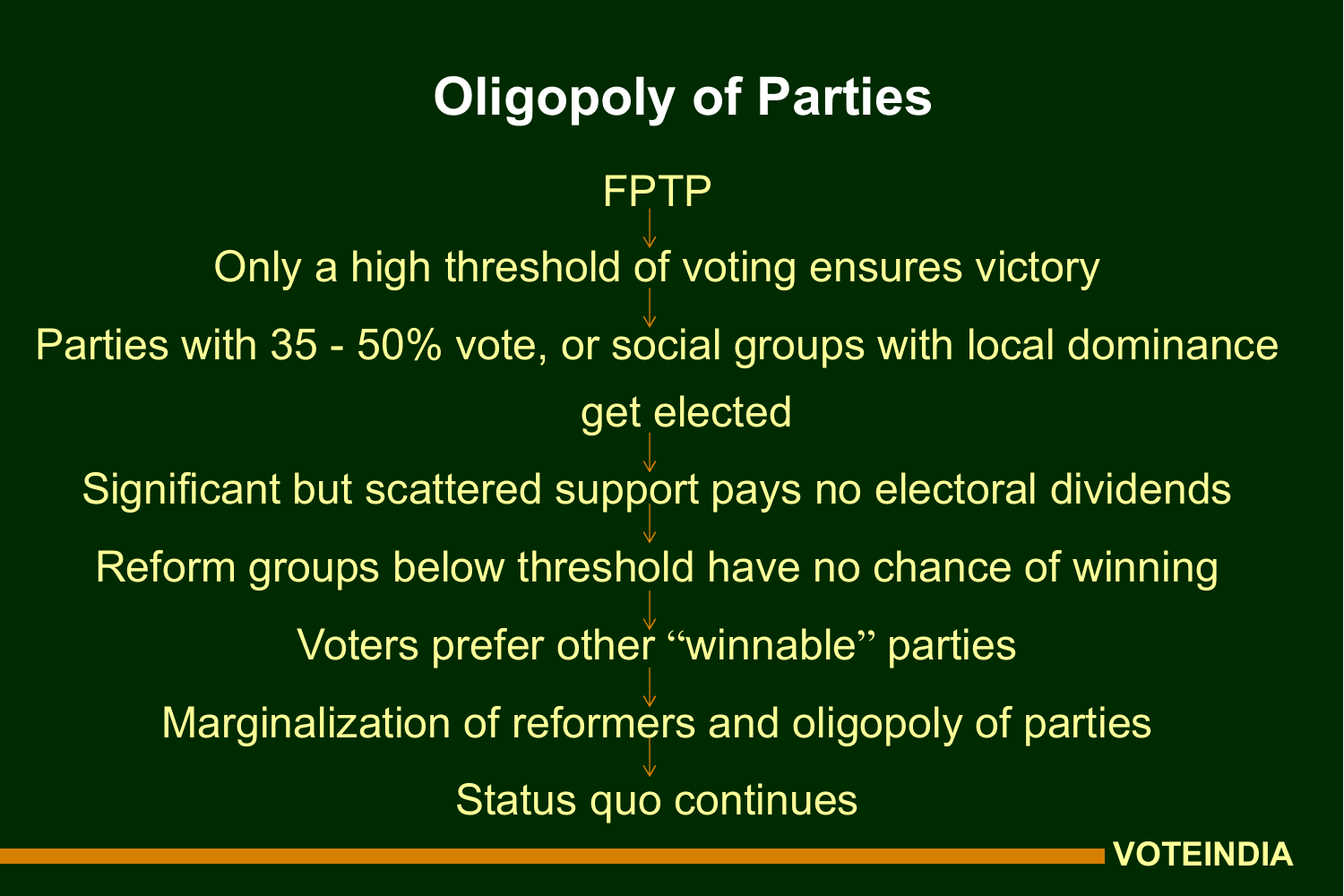## FPTP Women & deprived sections not represented Reservation with rotation is arbitrary and leads to proxies Perpetuation of dominance of traditional groups Representational illegitimacy Representational Distortions

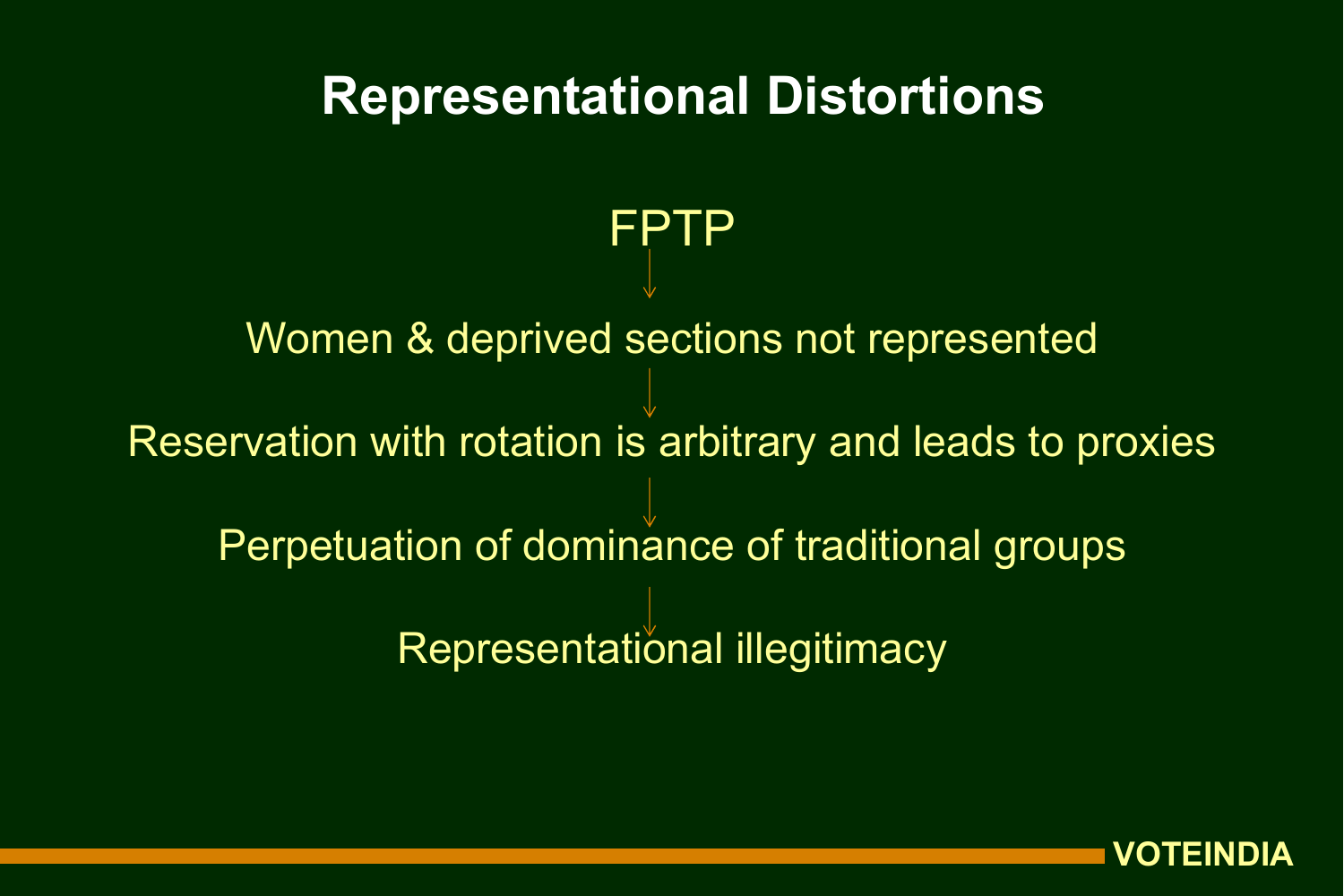## Key Reforms

| <b>Electoral process</b> | Funding                                                 |
|--------------------------|---------------------------------------------------------|
|                          | Criminalization                                         |
|                          | <b>Voting irregularities</b>                            |
| <b>Electoral system</b>  | <b>Proportional Representation</b>                      |
|                          | Direct election of head of government at<br>state level |
|                          | <b>Regulation of Political Parties</b>                  |
| <b>Decentralization</b>  | <b>Local Governments</b>                                |
| <b>Rule of Law</b>       | <b>Judicial Reforms</b>                                 |
| <b>Accountability</b>    | <b>Right to Information</b>                             |
|                          | <b>Citizens' Charters</b>                               |
|                          | <b>Independent Crime Investigation</b>                  |

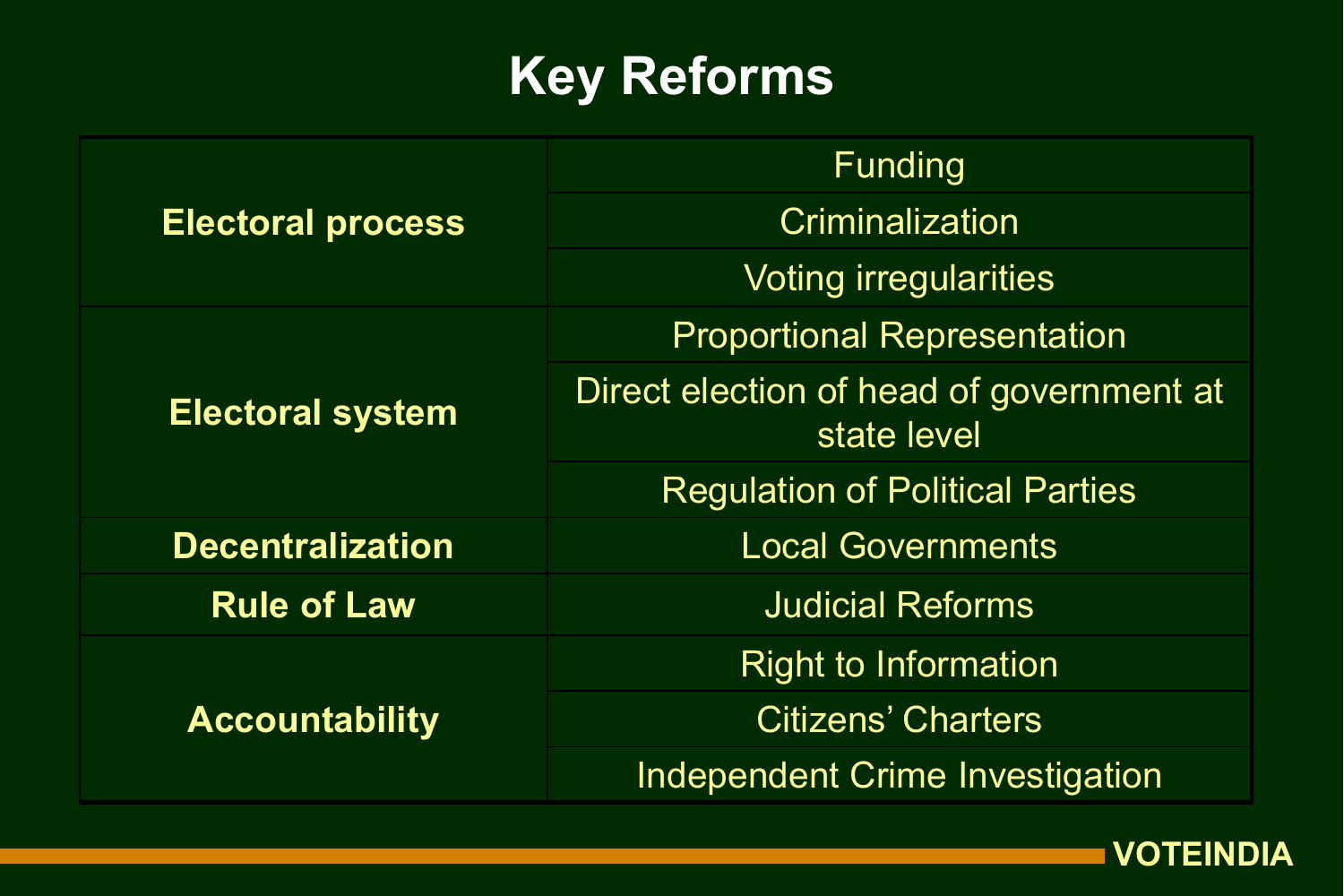## Proportional Representation

- Competent and honest persons can be inducted into the cabinet
- Incentive to buy votes in a constituency will disappear
- Interests of local candidate will run counter to party's need to maximise overall vote
- Will give representation to small parties, scattered minorities and legitimate reform groups, forcing change
- Voting will be based on party image and agenda, not local expenditure
- Ignored sections will find voice and get representation
- A party's image and platform, not local clout and money power, matter

VOTEINDIA

Genuine competition among political groups and ideas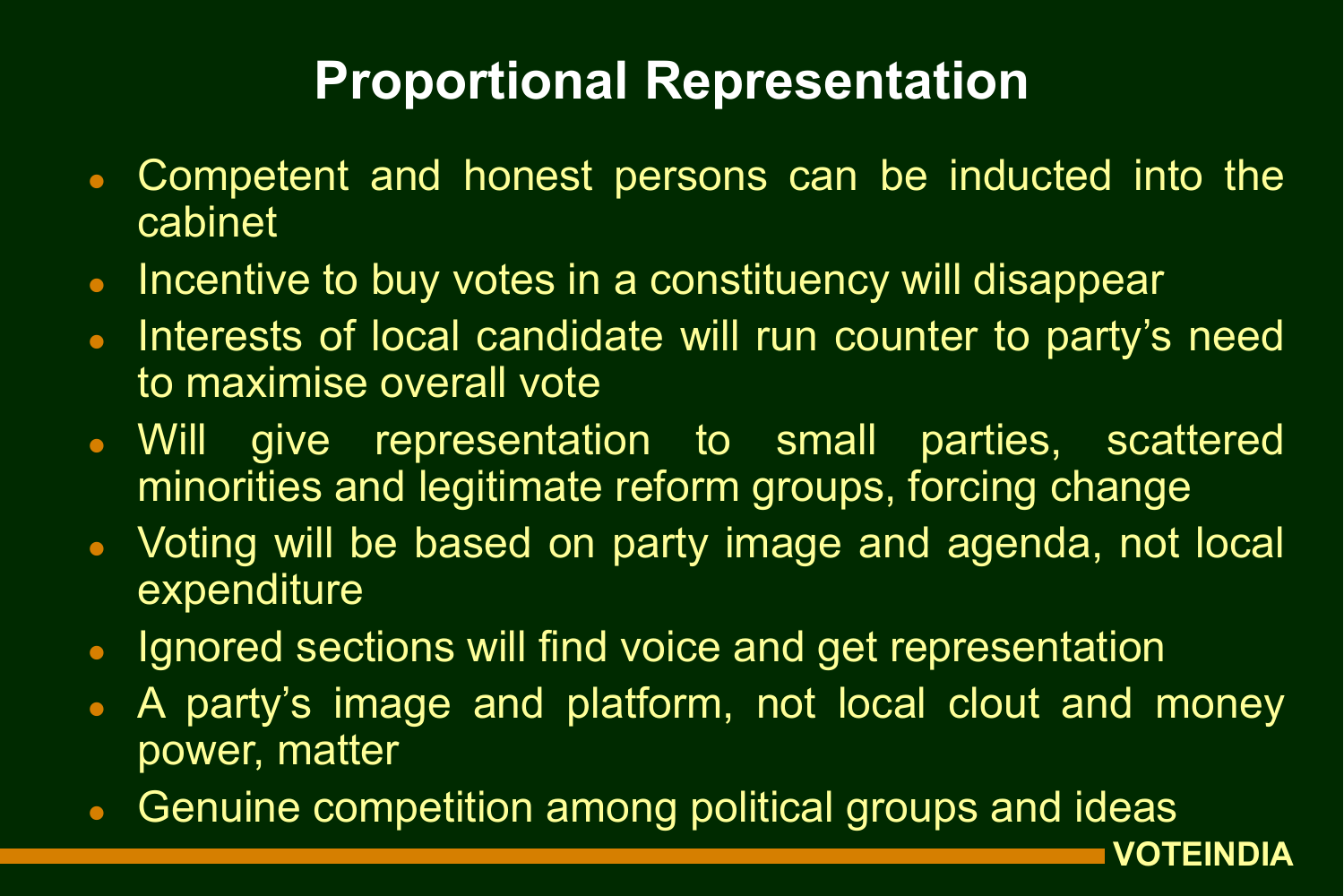#### Proportional Representation

- Fair reconciliation of social and political groups
- No 'wasted' votes
- Disenchanted sections will find 'voice'
- Political fiefdoms will disappear
- Political process will get into a virtuous cycle

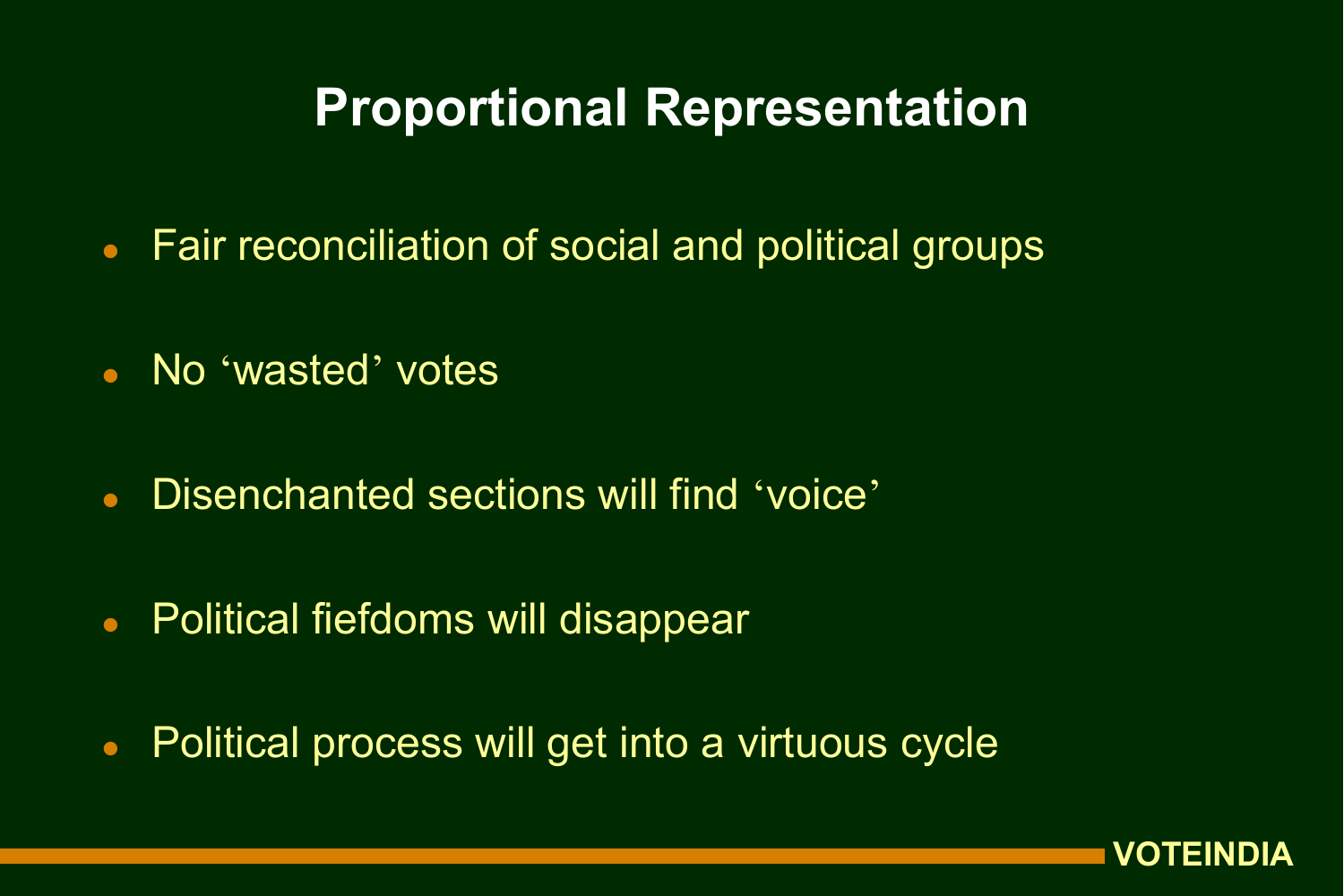## Concerns & Solutions Proportional Representation

#### Problem

#### Solution

- Political fragmentation in a plural society
- Party bosses will be autocratic
- Link between voters and legislator is snapped
- Reasonable threshold level
- Democratization of parties and choice of candidates

 Mixed system combining Proportional Representation with FPTP

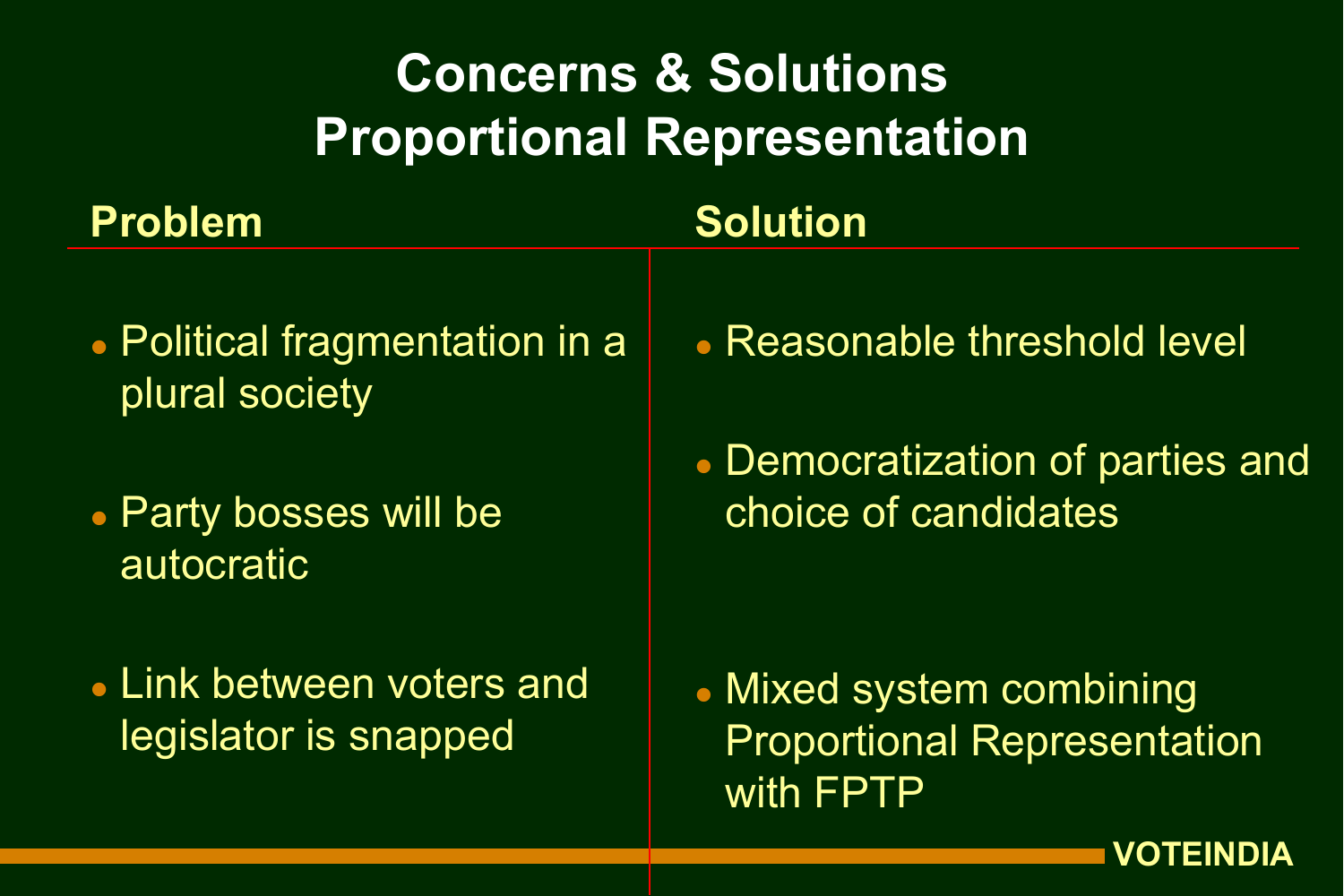## Direct Election of Head of Government in States

- No one can buy a whole state electorate
- Image and agenda of leader will be decisive
- With separation of powers, there will be no incentive to overspend for legislative office
- At state level, there is no fear of authoritarianism as Union government, Election Commission, Supreme Court etc., will act as checks
- Once survival of the executive for a fixed term is guaranteed, there will be no need for compromise and corruption

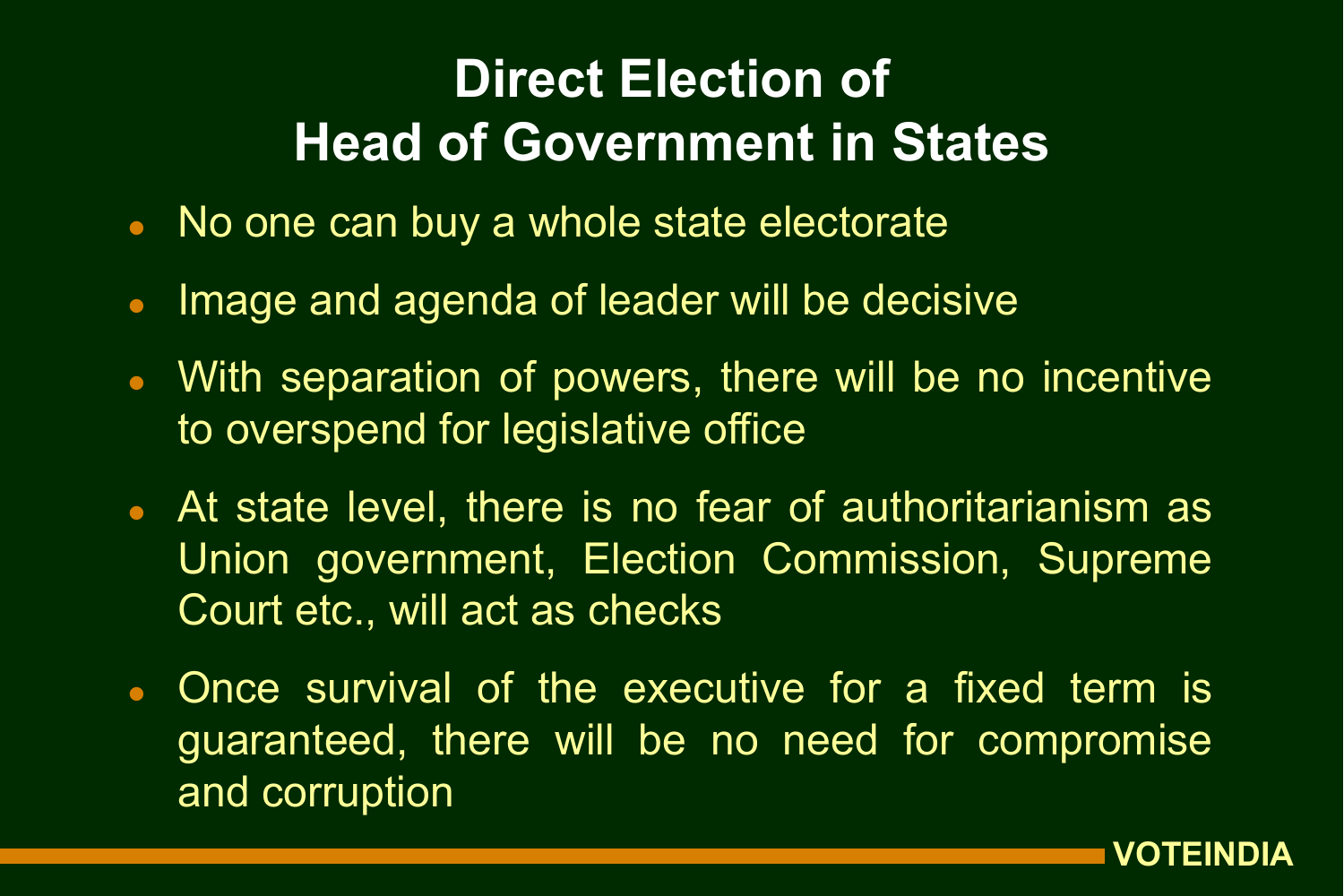## Political Party Regulation

Membership

- Free, open and voluntary
- Uniform, objective conditions / no restrictions
- **No arbitrary expulsion**
- Due process for disciplinary action

Leadership choice

Choice of candidates

- By regular, periodic, free and secret ballot
- Opportunity to challenge leadership through formal procedures with no risk of being penalized
- By members at constituency level through secret ballot
- By elected delegates through secret ballot
- Central leadership cannot nominate candidates

VOTEINDIA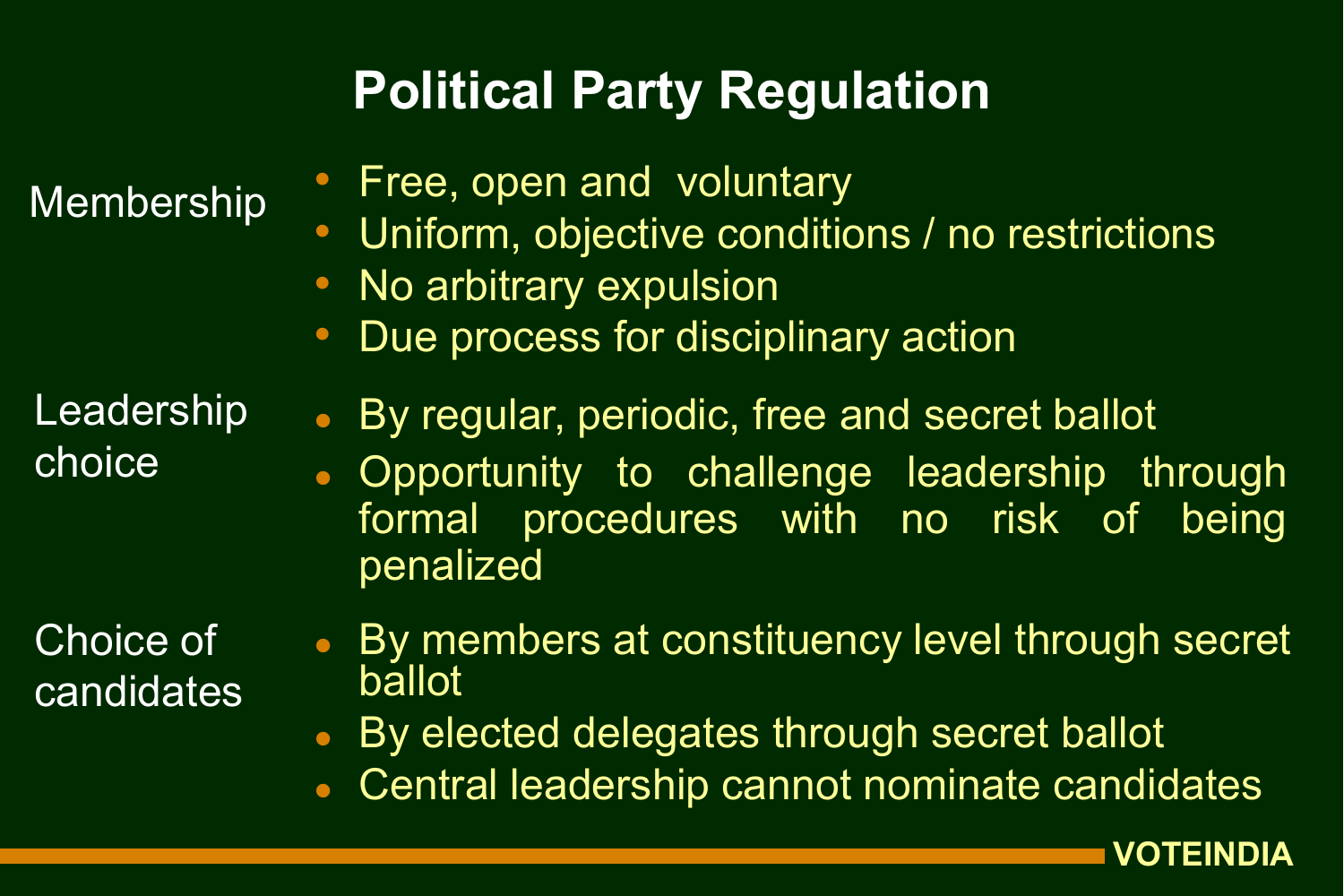#### A Suggested Model for India

- Mixed, compensatory Proportional Representation
- A threshold of, say 10% vote in a major state for

Proportional Representation

• State as a unit for representation

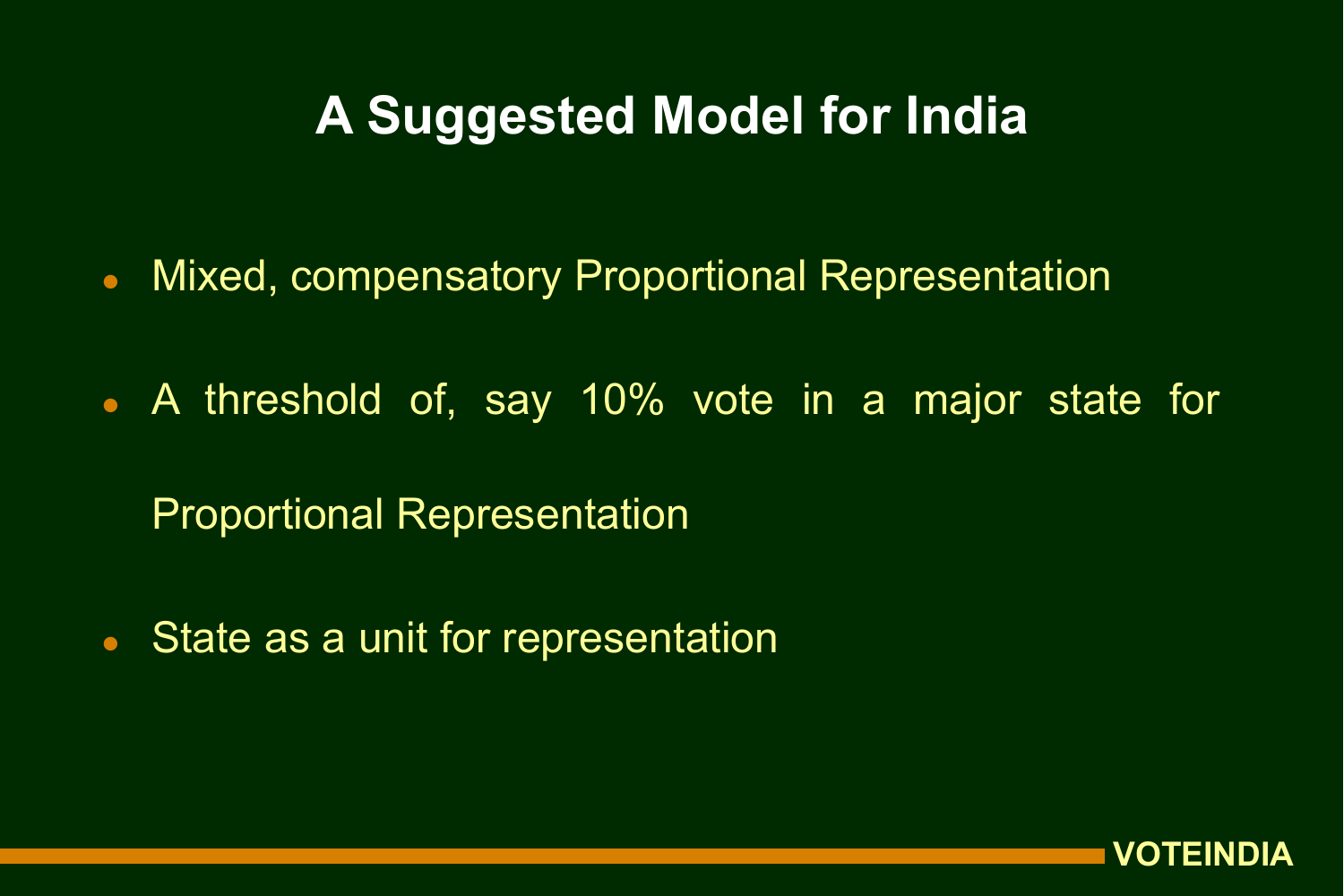#### What will PR Address

- Illegitimate money power in elections (supply side)
- **Voter seeks money and liquor (supply side)**
- Political fiefdoms (marginal vote not critical)
- Representational distortions (Vote share, not local concentration, matters. No wasted votes)
- Competence and integrity excluded (decent candidates can win in list system)
- National parties/ reform parties marginalised (vote share gives representation – not constituency victory alone)

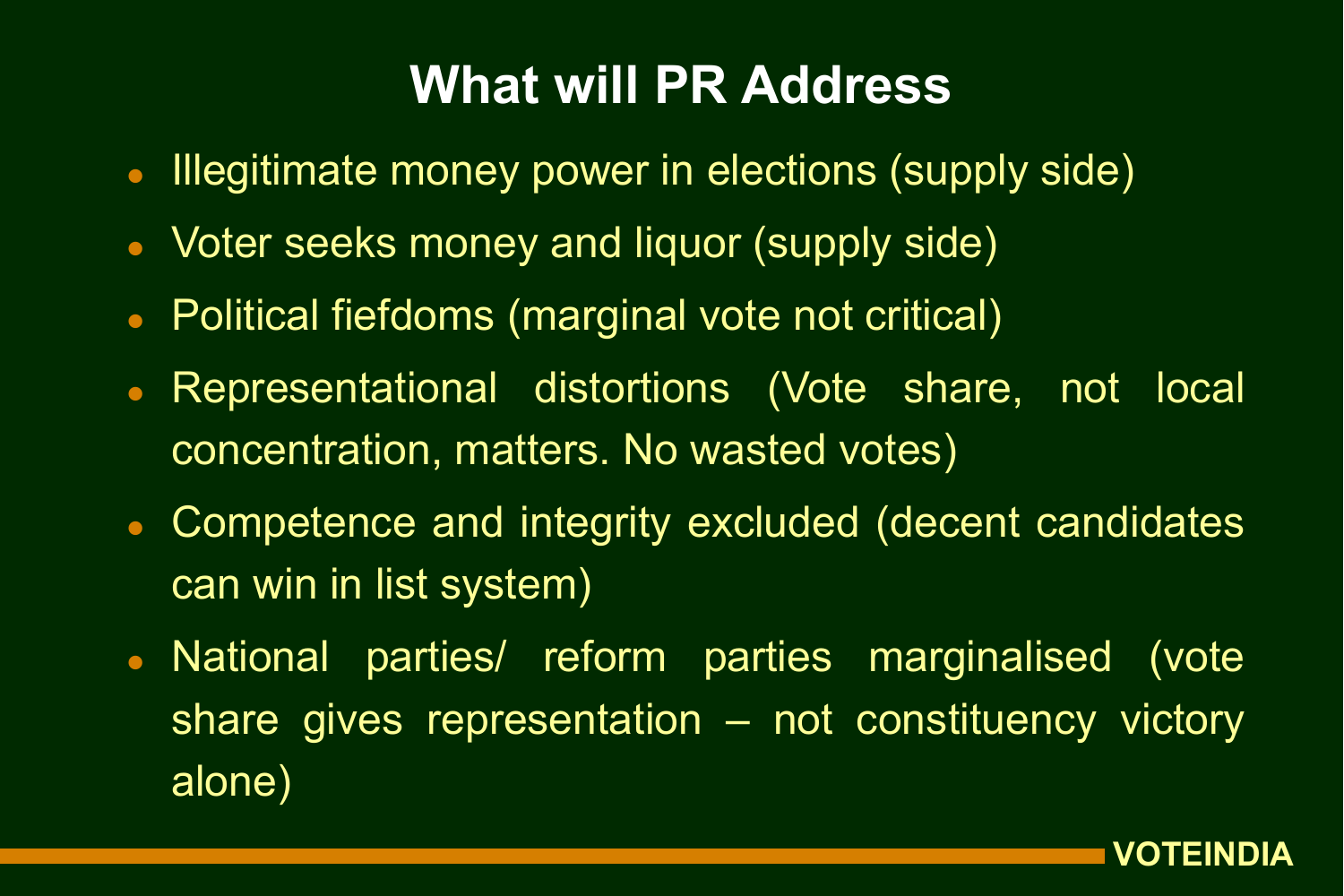#### What will Direct Election Address

- Illegitimate money power and corruption (supply side)
- Voter seeking money (demand side)
- Rise of political fiefdoms (Legislative office and local clout have no bearing on executive)
- Vote delinked from public good (executive unencumbered)
- **Deepening fiscal crisis (free from vested interests)**
- Political dynasties (term limitations)
- Honesty and survival incompatible (survival depends on people's mandate alone)
- Competence and integrity excluded (State wide appeal matters. Cabinet from outside legislature)

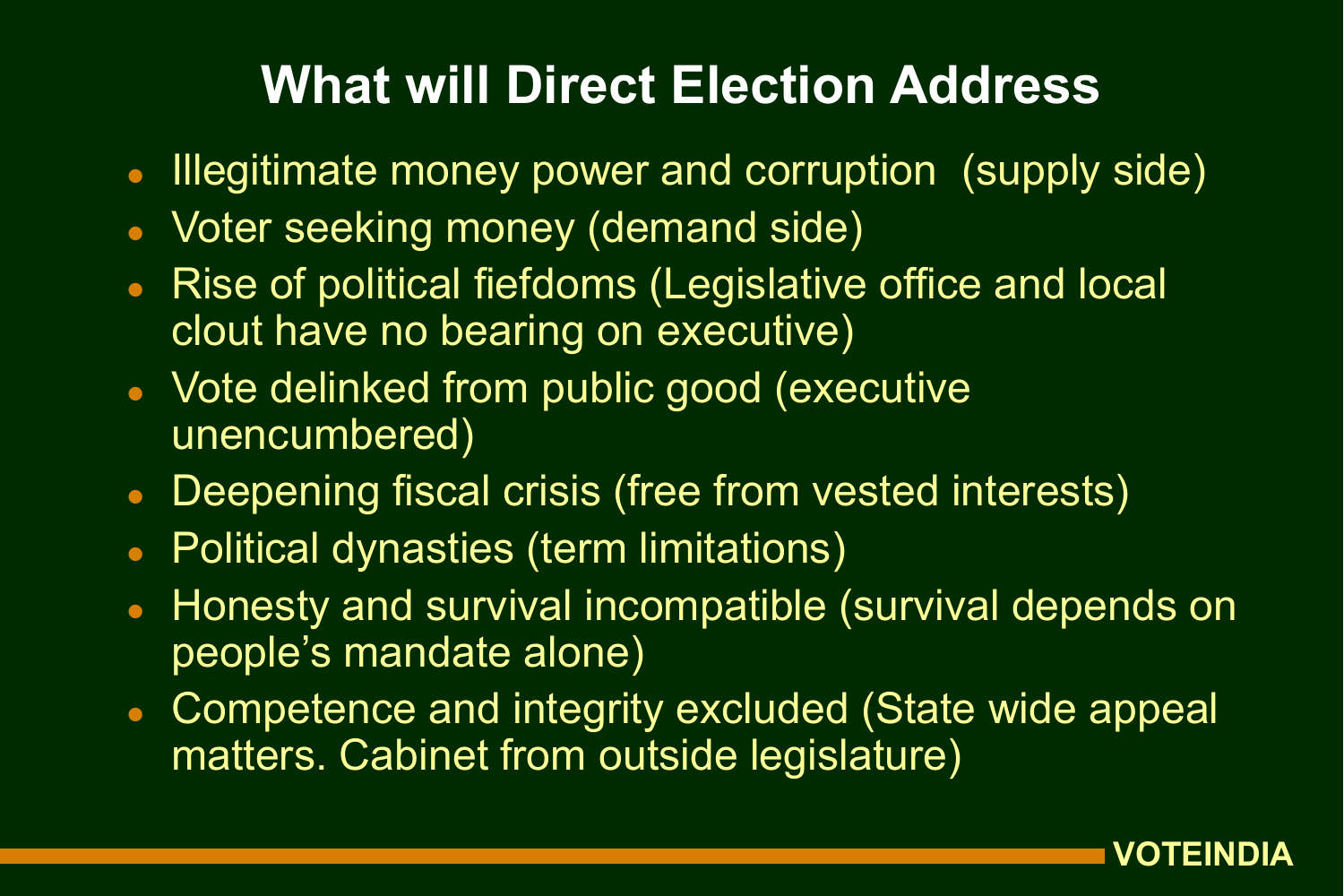#### What will Party Democracy Address

- Rise of political fiefdoms: Members decide candidates
- Honest and competent candidates will be able to win nomination
- Political dynasties will vanish
- Political process will gain legitimacy

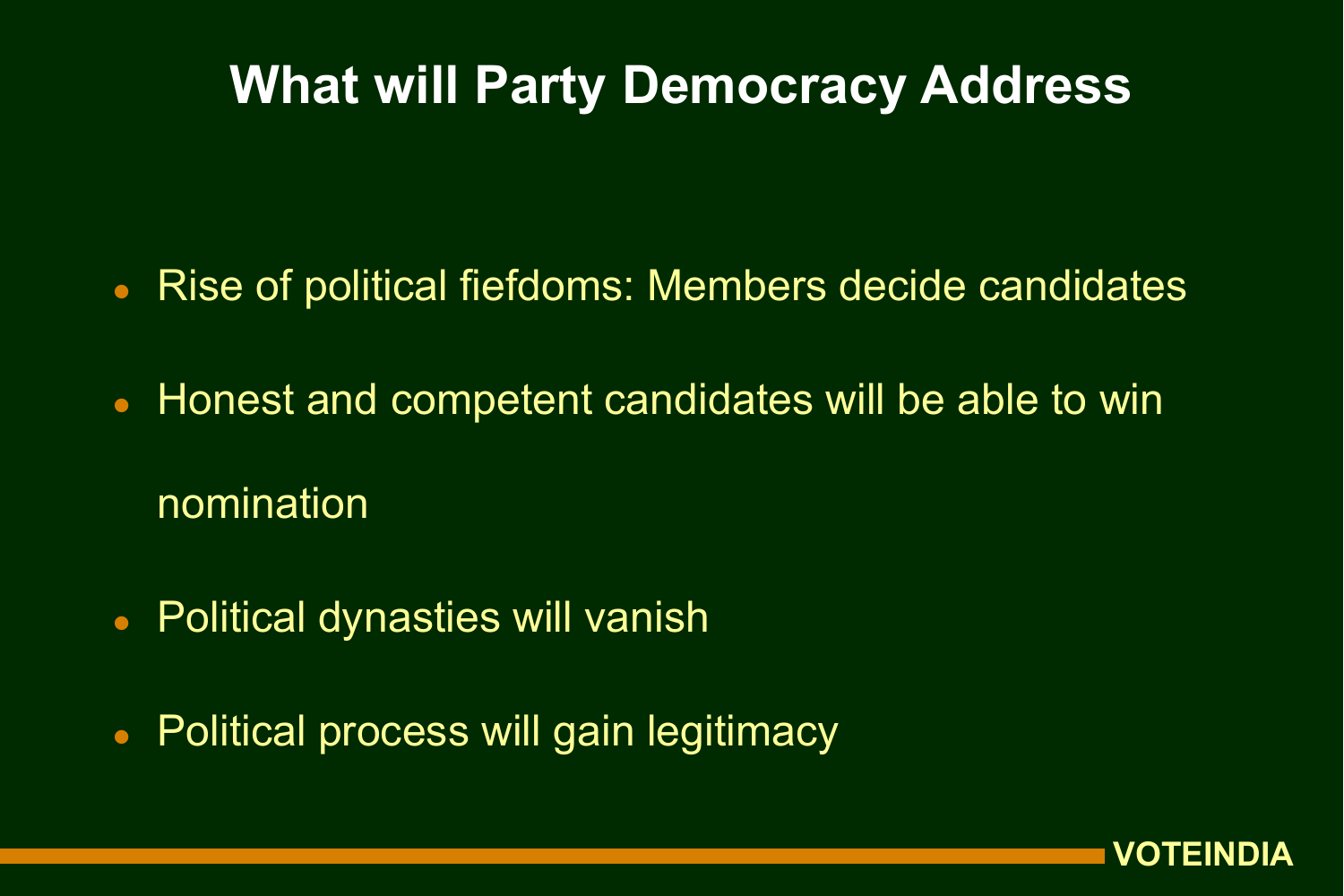## How will Direct Election, PR and Party Democracy Go Together

- PR leads to fragmented legislature. Direct election will ensure stable executive independent of legislature
- PR has the propensity to make party leadership more powerful. Party democracy gives power to members preventing arbitrary choices
- **Pure PR leads to small, caste-based parties.** Reasonable vote threshold requirements will eliminate the danger

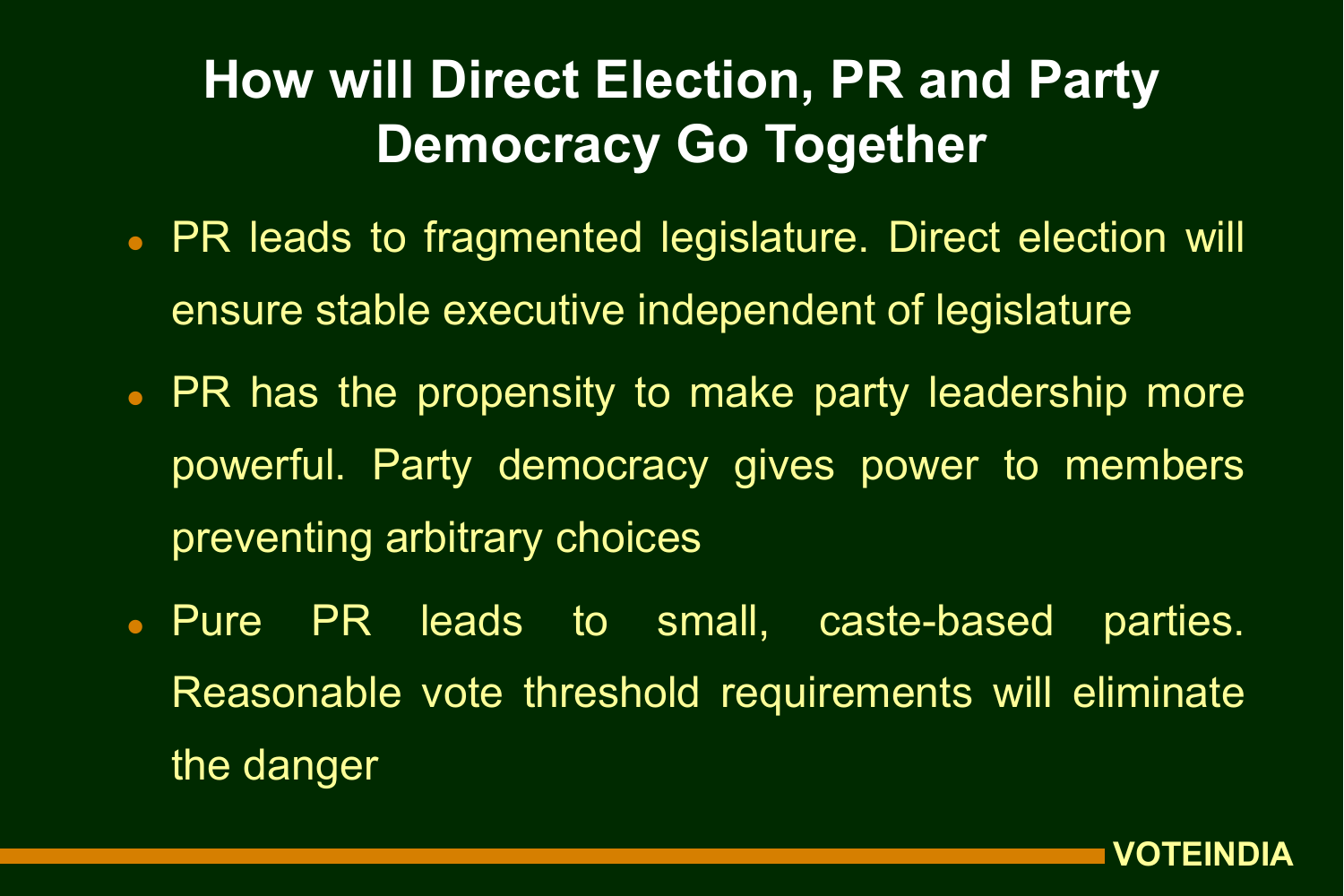#### What will the System Look Like?

- Citizens have two votes one for a candidate in the constituency; one for the party of their choice
- Party vote determines overall seat share. The party gets seats allocated from the list (Its seat share less seats elected in constituencies)
- In states, citizens directly elect the head of state, who forms a cabinet of his choice, and has a fixed term. There will be term limitations
- Citizens vote for a party based on its image, platform and the slate of candidates presented in the local electoral district (say, 5-10 seats)

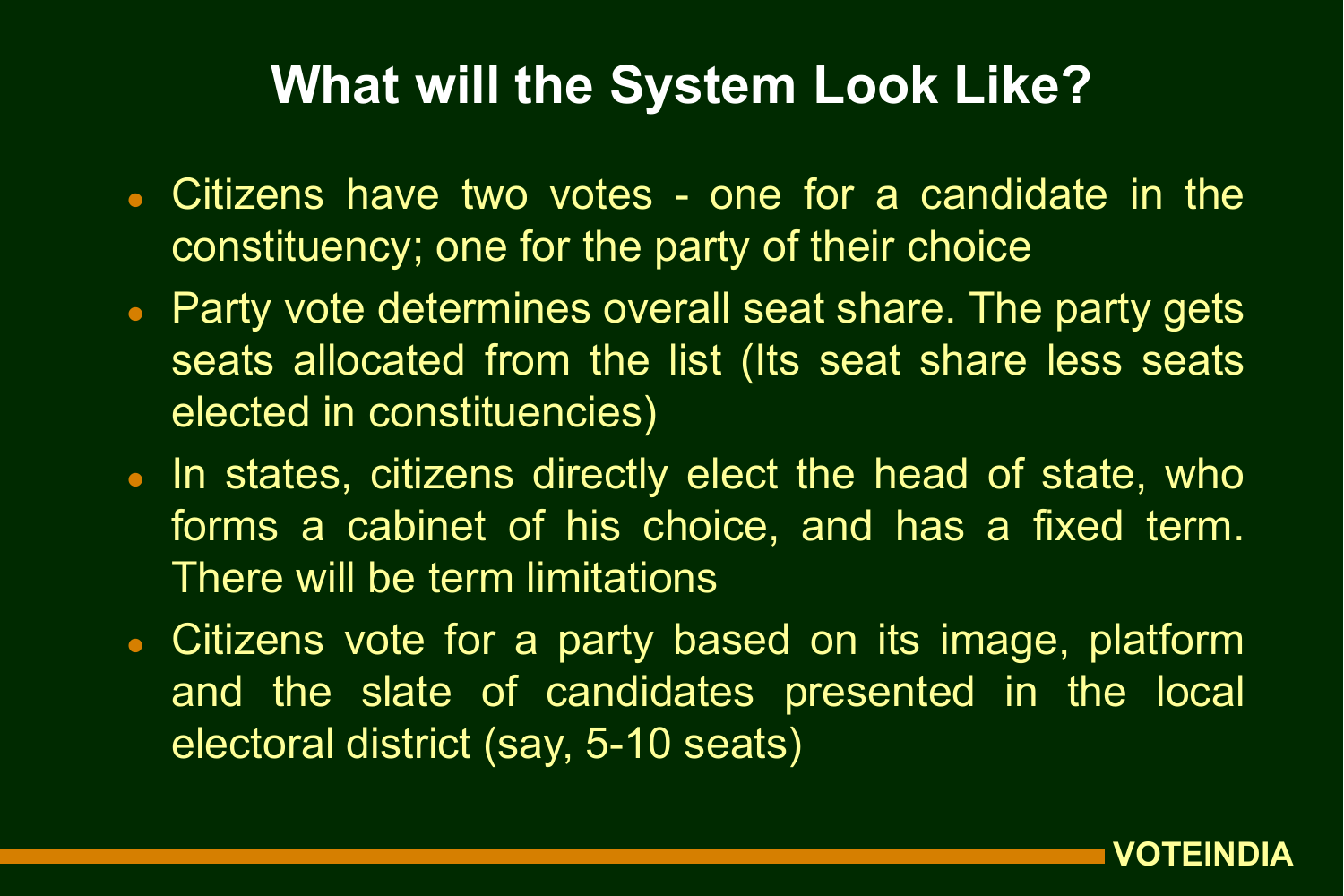## How Would This Reform Work in Real Life?

#### Goa

- PR would have ensured automatic filling of vacancies on resignation
- Direct election of CM would have prevented fall of any government once elected

#### **Jharkhand**

- PR would have given space for reform-minded, honest candidates and parties
- Independents would have been far less relevant
- Direct election would have ensured stable and honest government

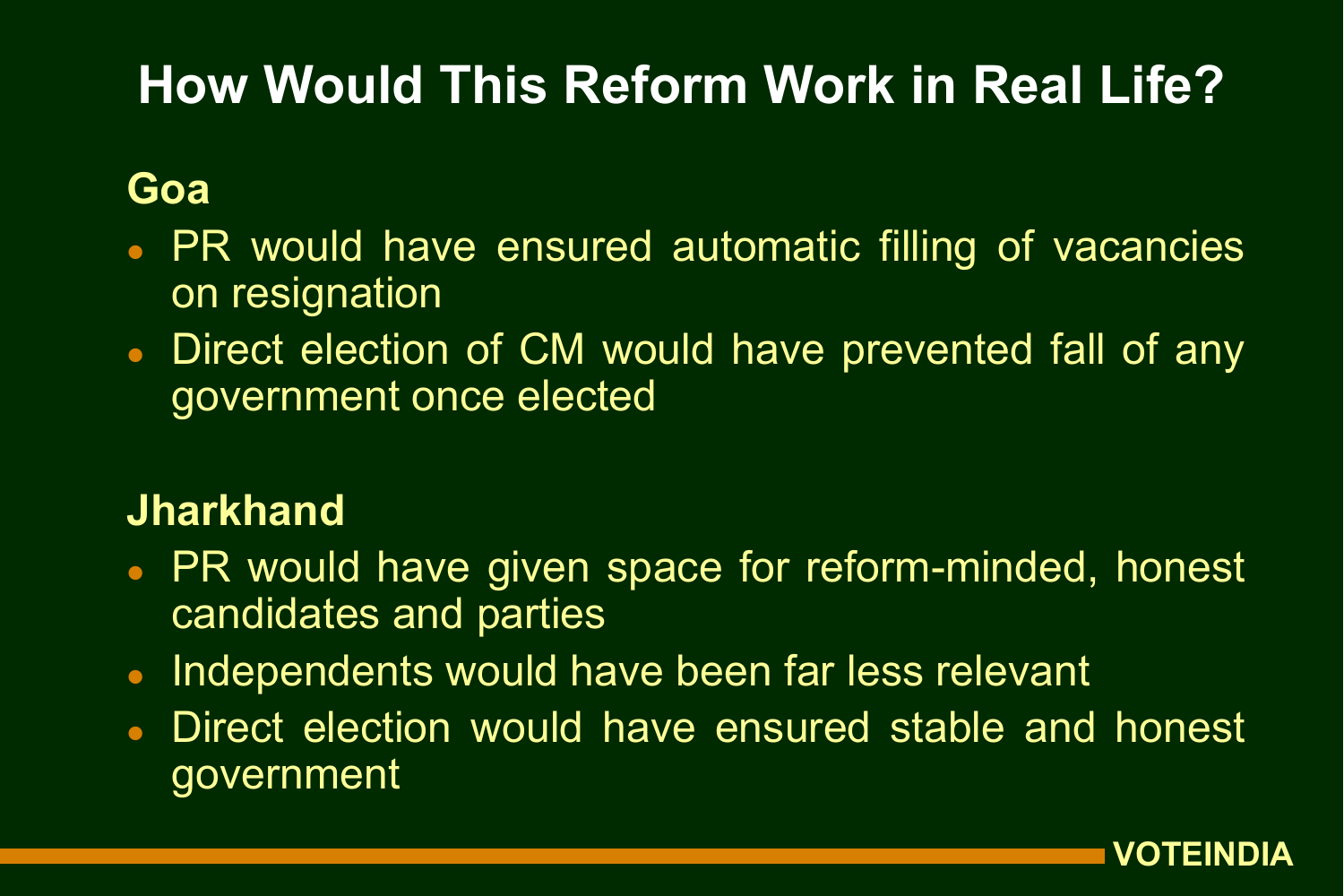## How Would This Reform Work in Real Life?

#### Bihar

- PR would have given better choices to people criminals of one party would not be substituted by criminals of another party
- The constituency for clean politics and competent governance would have been harnessed effectively
- Direct election would have ensured clean and stable government

#### Haryana

- **Direct election would have prevented destabilization** efforts after the mandate.
- Democratic choice of candidates would have given greater cohesion to parties and enhanced legitimacy

VOTEINDIA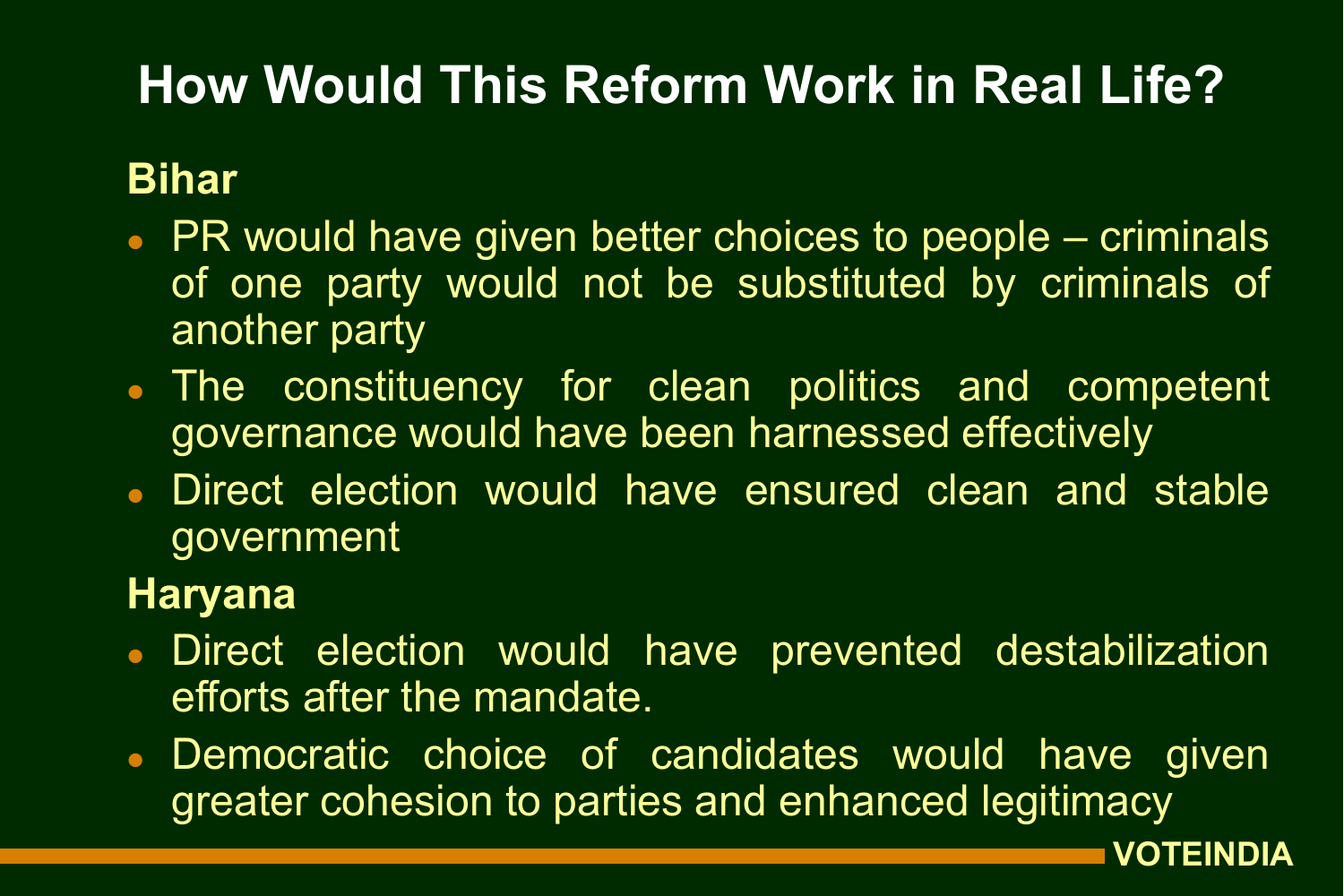#### Time for a Grand Bargain

- PR would enhance the political viability of national parties
	- Only three major states now witness a direct competition for power between Congress and BJP
	- Out of the six largest states in India, in only one state
		- AP the two major national parties are leading contenders for power
	- PR with a 10 % vote threshold will make national parties relevant everywhere

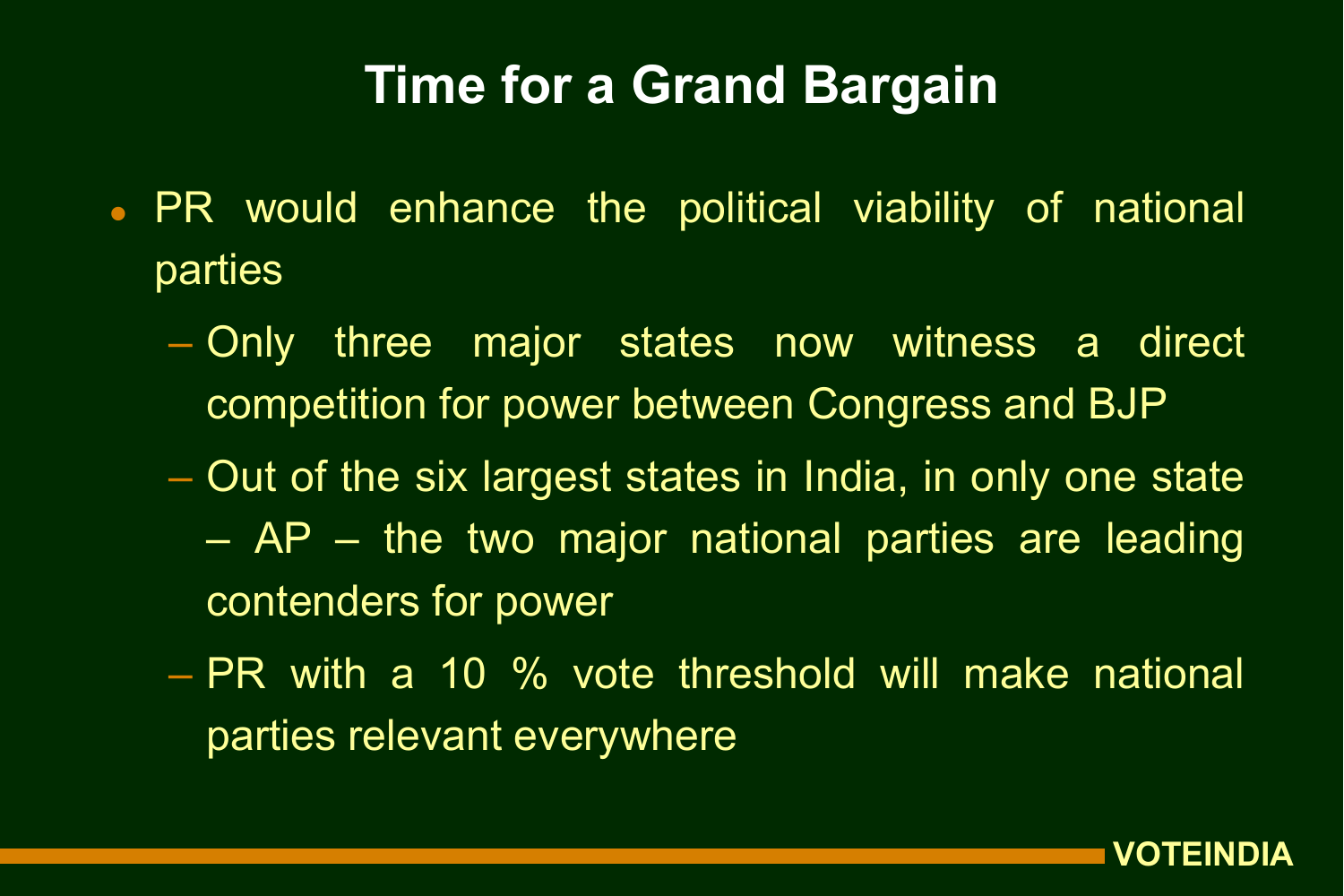#### Time for a Grand Bargain

- Direct election would protect the interests of regional parties
	- Locally dominant party can be sure of forming a stable government without depending on other parties
	- Nominated governors will not be able to undermine people's mandate
	- Fear of dismissal or dissent will not undermine the quality of governance
- PR + Direct elections in states is a viable and effective **combination**
- It is a win-win situation for all parties

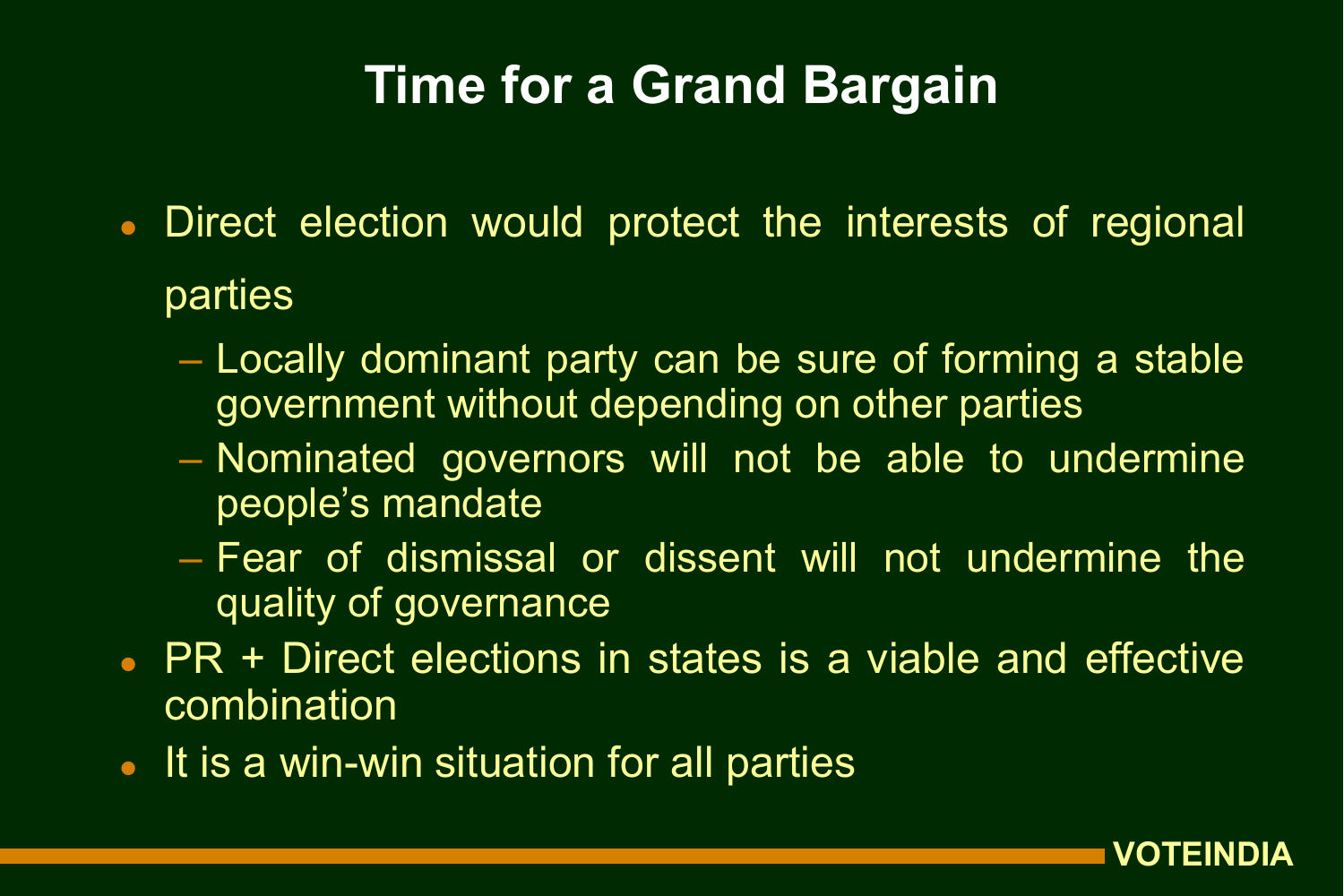

- VOTEINDIA is a non-partisan people's movement for political reforms
- VOTEINDIA provides the necessary platform for citizen participation
- VOTEINDIA Campaign is concerned about changing the rules of the game and not about change of players

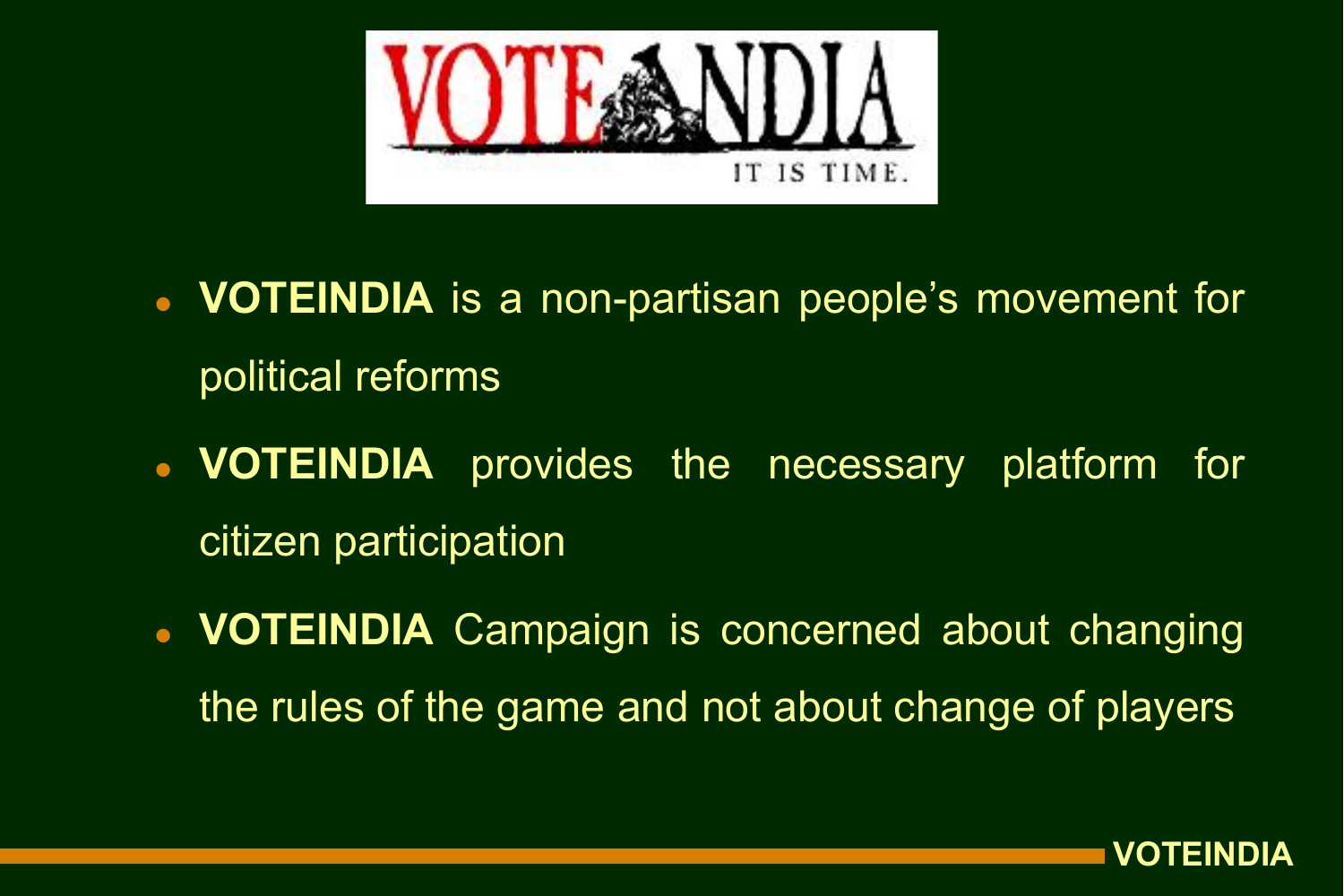#### Who are Behind VOTEINDIA?

The initial constituents of the National Core Group include well-known civil society initiatives such as

- Lok Satta (Andhra Pradesh)
- Janaagraha (Bangalore, Karnataka)
- Catalyst Trust (Chennai, Tamil Nadu)
- Concerned Citizens (Kolkata)
- Lok Satta chapters in Maharashtra, Gujarat, Uttar Pradesh and Bihar
- Leading citizens from other states

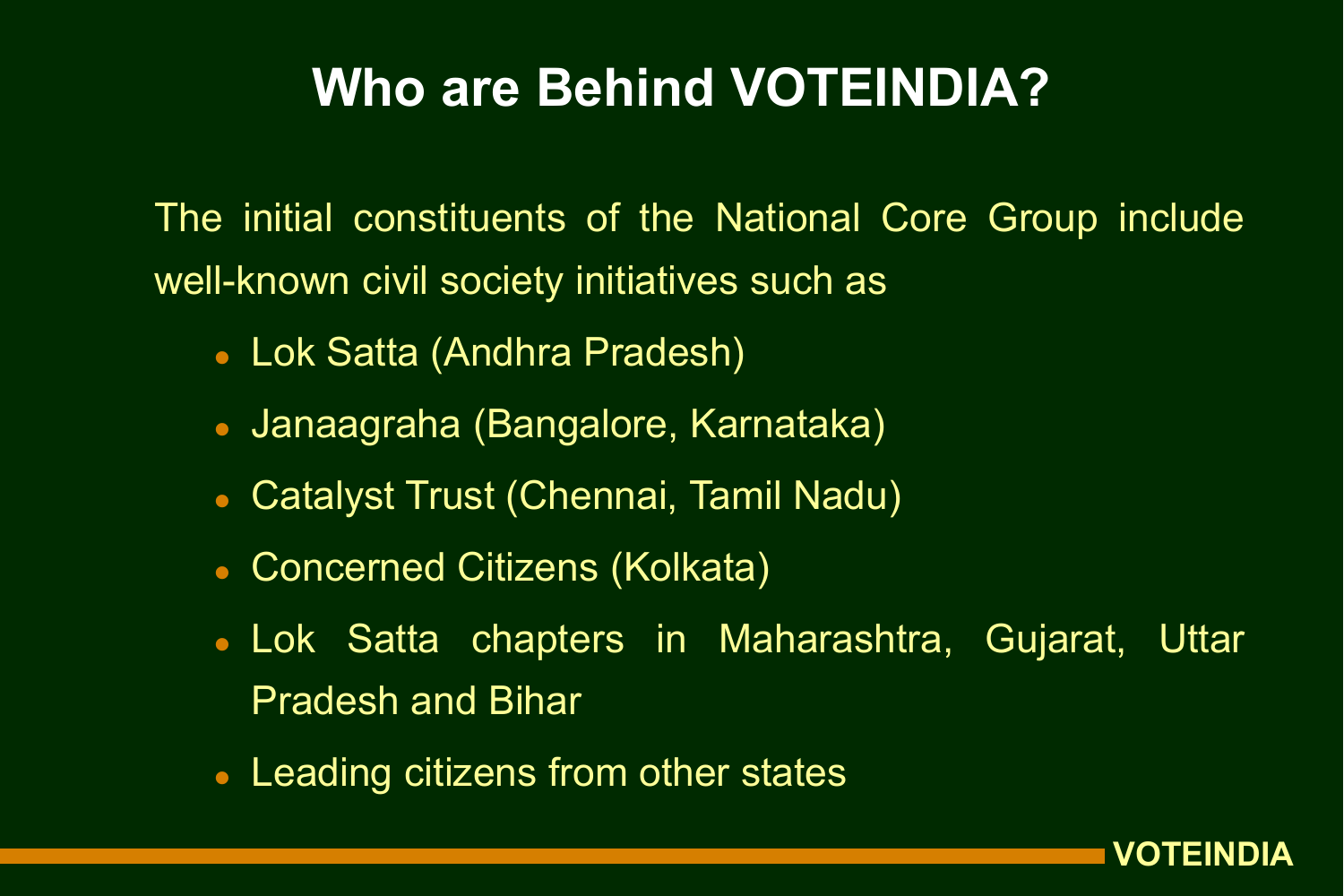#### Where is it Being Launched?

In the initial phase the Campaign will be rooted in ten cities and surrounding states

 Ahmedabad, Bangalore, Chennai, Delhi, Hyderabad, Kolkata, Mumbai, Pune, Lucknow, Patna, and Jaipur

In the later phases the campaign will be expanded across the whole country

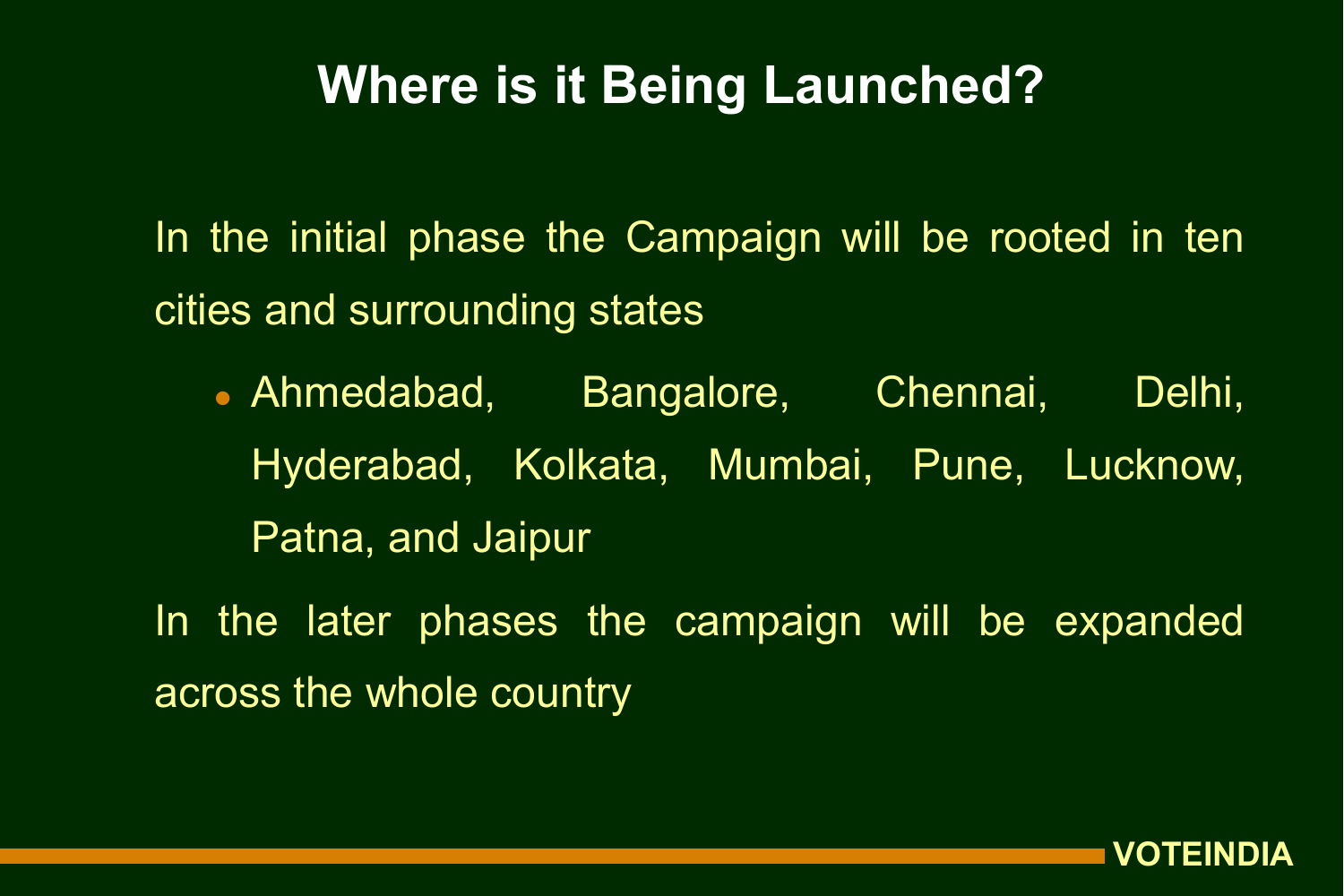#### What are the Key Goals?

- Change from FPTP to PR system of elections
	- to ensure fairer representation
	- better choice of candidates, and
	- prevent fragmentation of our polity
- Direct election of the heads of government (at the state level) by the people, so that such a government
	- will be accountable to the people
	- will not be under pressure from MLAs for survival
	- has in-built checks to prevent abuse of office
- Democratic functioning of political parties with membercontrol and internal elections

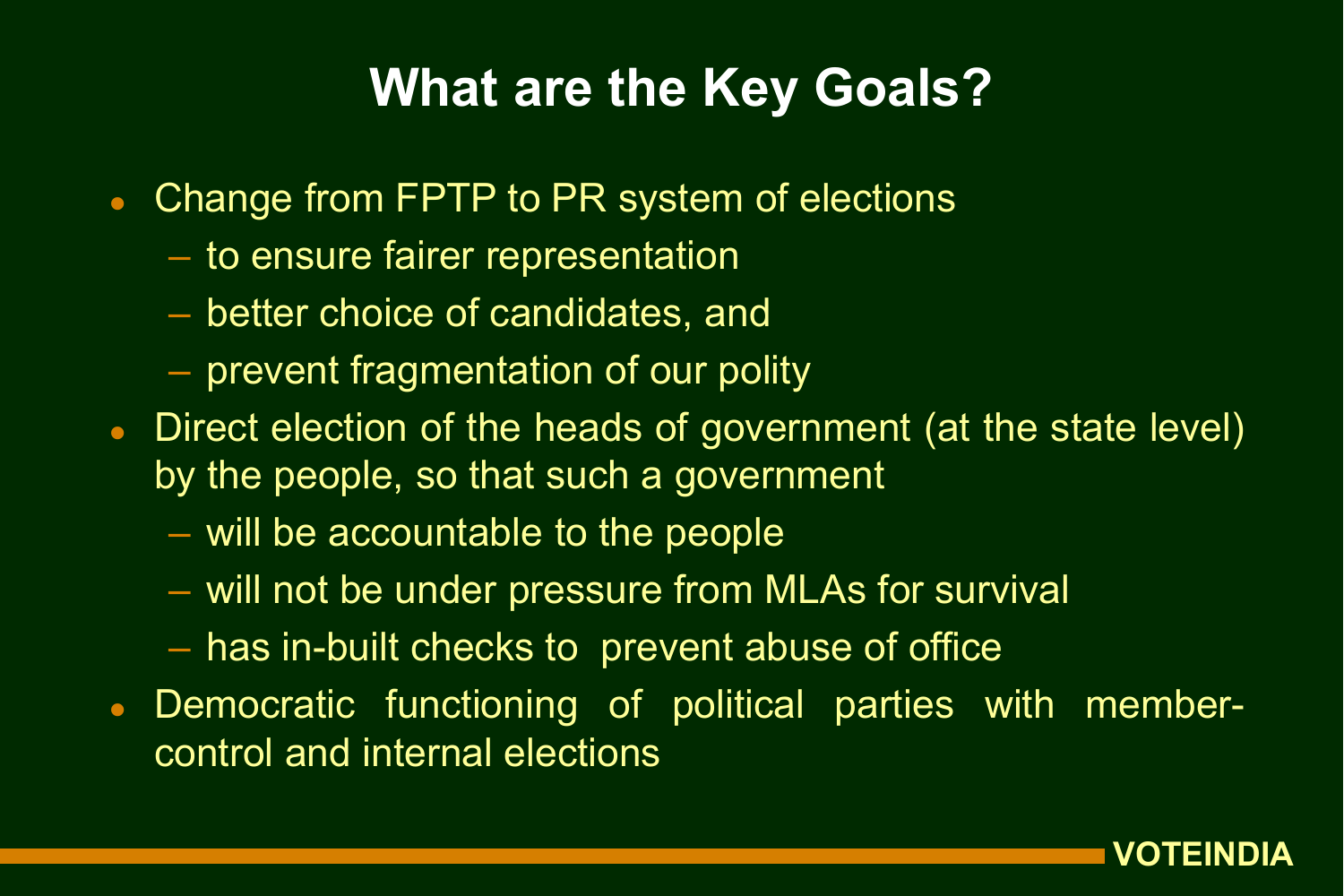#### Are these Goals Sufficient?

- No. But political reform is at the heart of the governance reform
- Other necessary reforms
	- Decentralization of power
	- Judicial reforms
	- Accountability measures like right to information

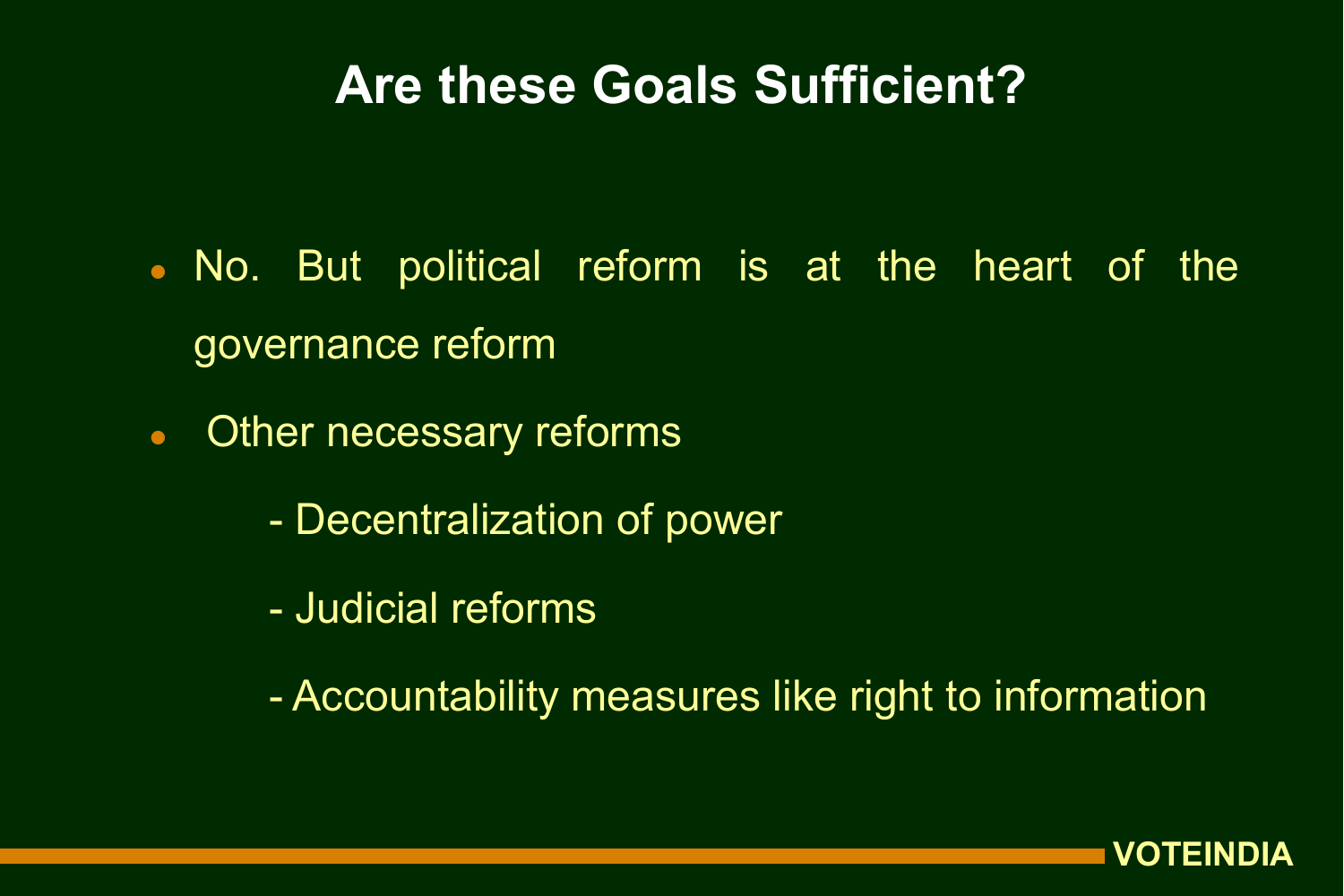#### What will be the Activities?

- The campaign will mobilize public support through various activities and campaigns aimed at specific reforms, greater accountability and better democracy.
- **Public education and people mobilization.**
- Local and region-specific campaigns involving extensive citizen participation
	- for example, CIVIL, led by Janaagraha
- A national campaign towards citizen friendly reforms in Central Excise and Customs

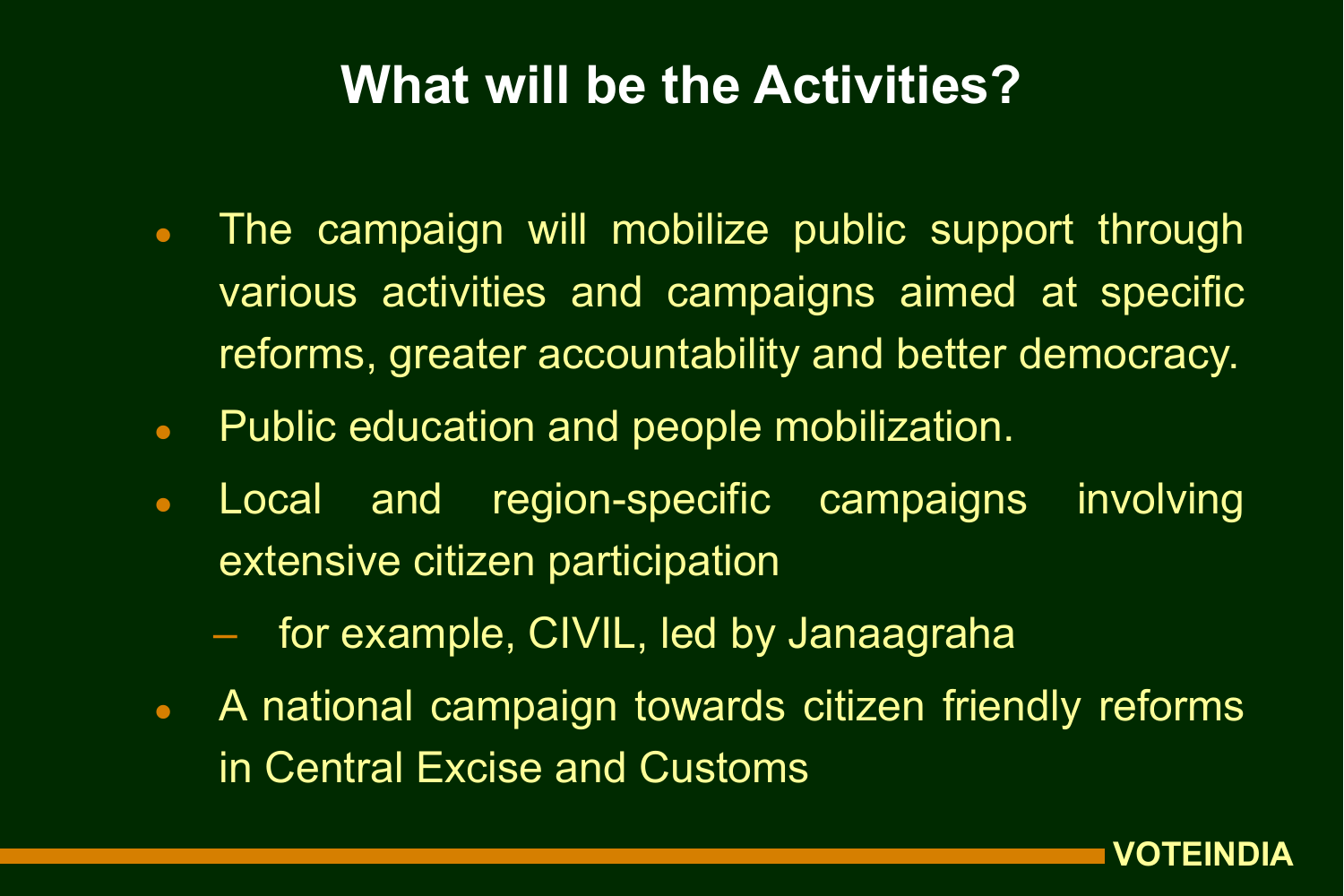"Strategy without tactics is the slowest route to victory. Tactics without strategy is the noise before defeat "

- *Sun Tzu*